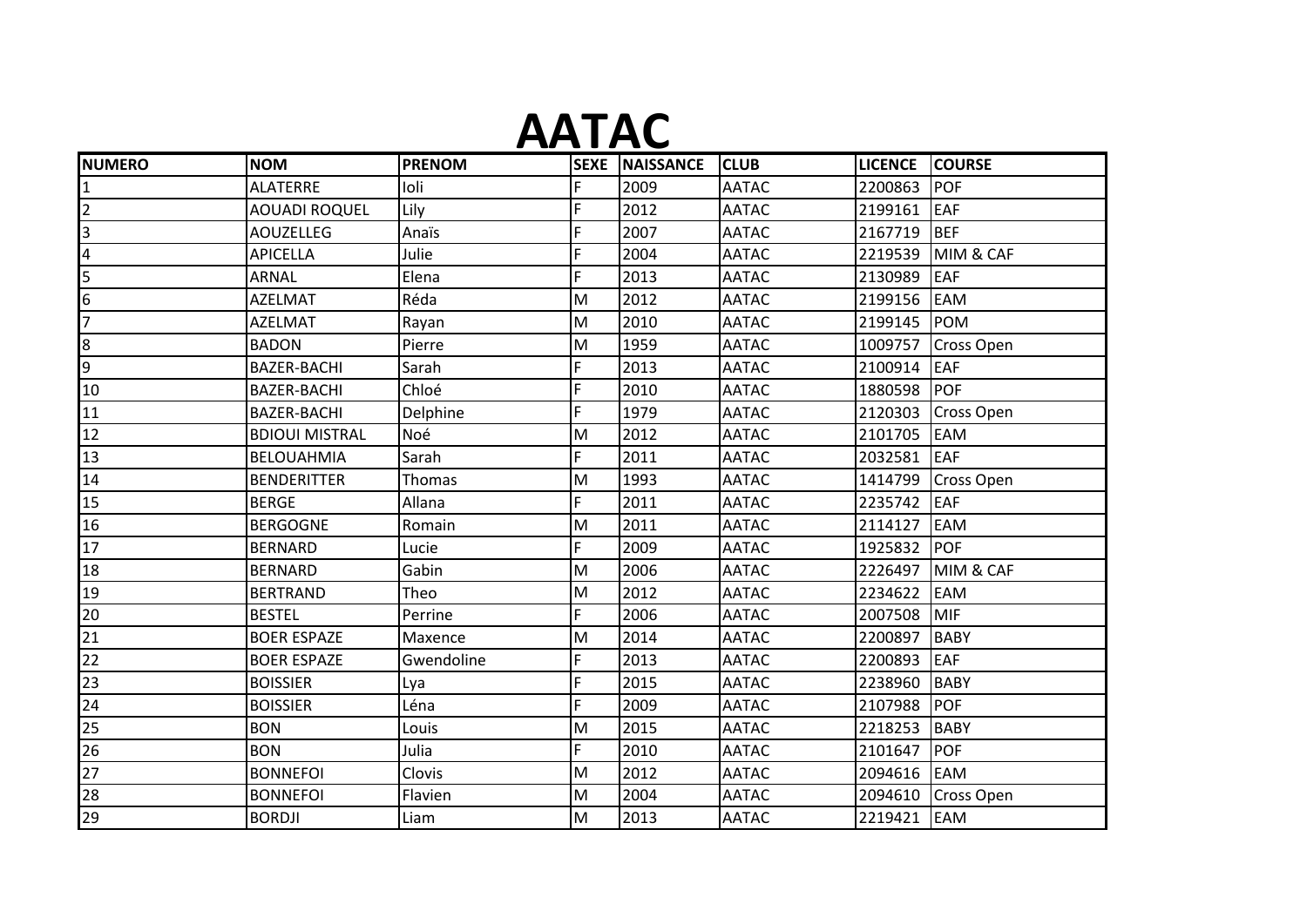| 30 | <b>BRAUT</b>       | Louis     | M              | 2014 | <b>AATAC</b> | 2105402 | BABY              |
|----|--------------------|-----------|----------------|------|--------------|---------|-------------------|
| 31 | <b>BRETAGNON</b>   | Sarah     | $\overline{F}$ | 2010 | <b>AATAC</b> | 2200913 | <b>POF</b>        |
| 32 | <b>BRUN</b>        | Julien    | M              | 1987 | <b>AATAC</b> | 1880241 | Cross Open        |
| 33 | <b>BUIL</b>        | Ryan      | M              | 2003 | <b>AATAC</b> | 1976843 | <b>Cross Open</b> |
| 34 | <b>BULTEZ</b>      | Lola      | F.             | 2007 | <b>AATAC</b> | 2148859 | <b>BEF</b>        |
| 35 | CAMMAL             | Maëlys    | F              | 2007 | <b>AATAC</b> | 1804522 | <b>BEF</b>        |
| 36 | CAUVIN GUYON       | Leo       | M              | 2007 | <b>AATAC</b> | 1987364 | <b>BEM</b>        |
| 37 | <b>CHABERT</b>     | Nathaël   | M              | 2009 | <b>AATAC</b> | 2094839 | <b>POM</b>        |
| 38 | CHAPELLIER         | Emma      | F              | 2004 | <b>AATAC</b> | 1396608 | MIM & CAF         |
| 39 | <b>CLAISSE</b>     | Lison     | F.             | 2012 | <b>AATAC</b> | 2164859 | EAF               |
| 40 | <b>CLAISSE</b>     | Victor    | M              | 2009 | <b>AATAC</b> | 1933635 | POM               |
| 41 | <b>CLAISSE</b>     | Paul      | M              | 2007 | <b>AATAC</b> | 1825138 | <b>BEM</b>        |
| 42 | CODEMO             | Justine   | F.             | 2007 | <b>AATAC</b> | 1703037 | <b>BEF</b>        |
| 43 | <b>COUSIN</b>      | Nathan    | M              | 2011 | <b>AATAC</b> | 2166822 | <b>EAM</b>        |
| 44 | <b>DARBAS</b>      | Justin    | M              | 2010 | <b>AATAC</b> | 2061070 | POM               |
| 45 | <b>DECOBERT</b>    | Maya      | F              | 2006 | <b>AATAC</b> | 1464636 | MIF               |
| 46 | <b>DECOBERT</b>    | Armel     | M              | 1974 | <b>AATAC</b> | 1560036 | <b>Cross Open</b> |
| 48 | <b>DECOURCELLE</b> | Xanthi    | M              | 2012 | <b>AATAC</b> | 2114197 | <b>EAM</b>        |
| 49 | <b>DEMDOUM</b>     | Elias     | M              | 2007 | <b>AATAC</b> | 2101966 | <b>BEM</b>        |
| 50 | <b>DEVARIEUX</b>   | Loëlia    | F.             | 2003 | <b>AATAC</b> | 1314132 | MIM & CAF         |
| 51 | DEVARIEUX          | Catherine | F.             | 1975 | <b>AATAC</b> | 1314134 | <b>Cross Open</b> |
| 52 | <b>DEVESSE</b>     | Alain     | M              | 1967 | <b>AATAC</b> | 1565736 | <b>Cross Open</b> |
| 53 | DI NALLO           | Paul      | M              | 2014 | <b>AATAC</b> | 2219554 | <b>BABY</b>       |
| 54 | <b>DIAZ</b>        | Lily      | F              | 2013 | <b>AATAC</b> | 2221652 | EAF               |
| 55 | <b>DIAZ</b>        | Eleonore  | F              | 2009 | <b>AATAC</b> | 2221766 | POF               |
| 56 | <b>DOUSSE</b>      | Martin    | M              | 2005 | <b>AATAC</b> | 2007481 | MIM & CAF         |
| 57 | <b>DU PELOUX</b>   | Alban     | M              | 2012 | <b>AATAC</b> | 2219413 | EAM               |
| 58 | <b>DUMAS</b>       | Mayleen   | F              | 2013 | <b>AATAC</b> | 2200929 | EAF               |
| 59 | <b>DUMAS</b>       | Sohan     | M              | 2009 | <b>AATAC</b> | 2200922 | <b>POM</b>        |
| 60 | <b>DUMAS</b>       | Tony      | M              | 1997 | <b>AATAC</b> | 1637125 | <b>Cross Open</b> |
| 61 | <b>DUPONT</b>      | Mathéo    | M              | 2010 | <b>AATAC</b> | 1880592 | <b>POM</b>        |
| 62 | <b>DUREUIL</b>     | Anais     | F              | 2004 | <b>AATAC</b> | 1303273 | MIM & CAF         |
| 63 | <b>EVANS</b>       | Kira      | F.             | 2002 | <b>AATAC</b> | 2187559 | Cross Open        |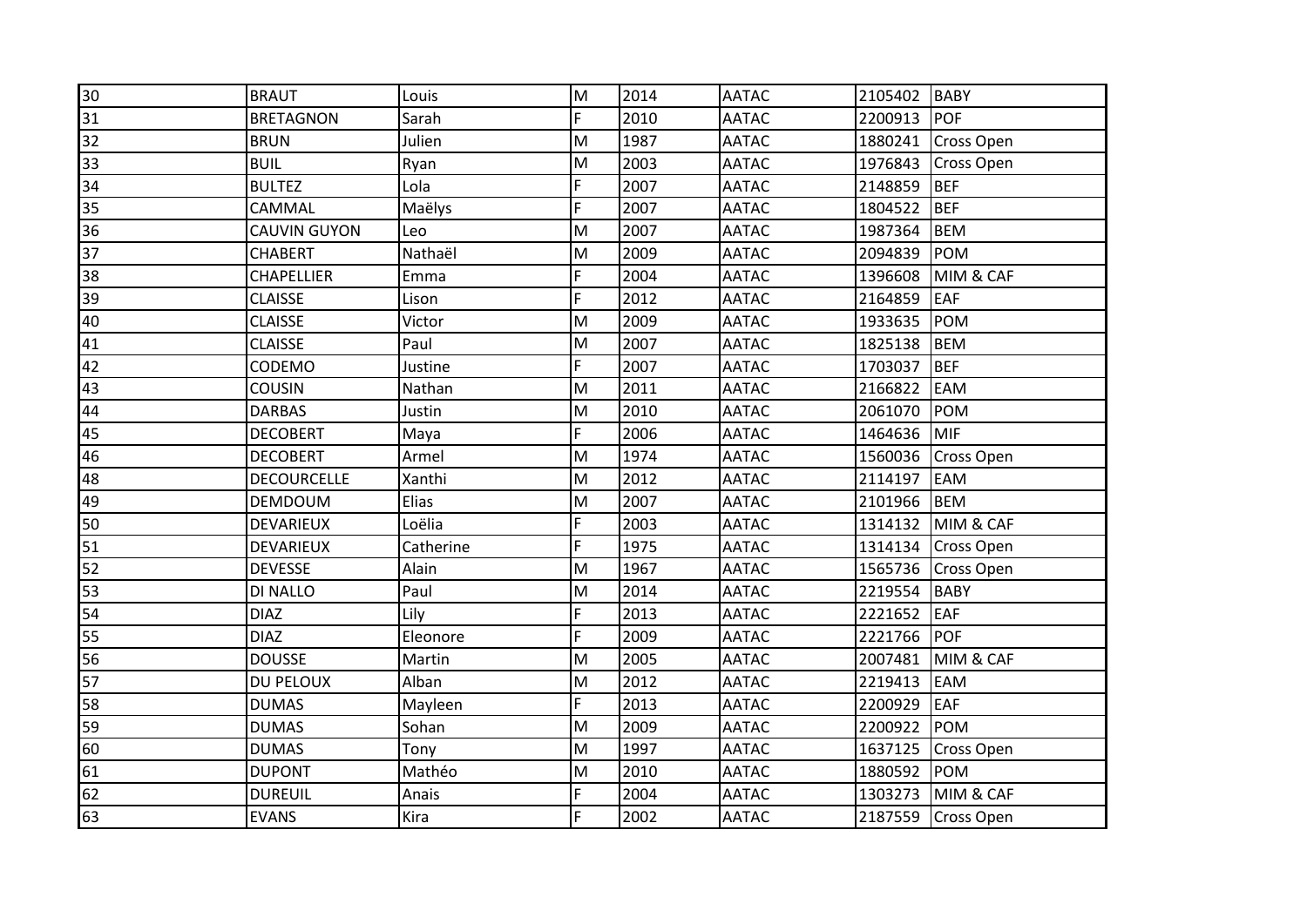| 64 | <b>FAJON</b>          | Hugo        | M              | 2011 | <b>AATAC</b> |         | EAM               |
|----|-----------------------|-------------|----------------|------|--------------|---------|-------------------|
| 65 | <b>FAJON</b>          | Laura       | $\overline{F}$ | 2008 | <b>AATAC</b> | 2200961 | <b>BEF</b>        |
| 66 | <b>FATMI</b>          | Yarren      | M              | 2015 | <b>AATAC</b> | 2245331 | <b>BABY</b>       |
| 67 | <b>FAVOUT</b>         | Aurelien    | M              | 1980 | <b>AATAC</b> | 2104533 | <b>Cross Open</b> |
| 68 | FERNANDEZ-GOMEZ       | Selena      | F.             | 2014 | <b>AATAC</b> | 2235733 | <b>BABY</b>       |
| 69 | FERNANDEZ-GOMEZ       | Juan        | M              | 2010 | <b>AATAC</b> | 2235739 | POM               |
| 70 | FERNANDEZ-GOMEZ Diego |             | M              | 2009 | <b>AATAC</b> | 2235736 | POM               |
| 71 | <b>GACHE MORILLON</b> | Eléna       | $\overline{F}$ | 2009 | <b>AATAC</b> | 2200916 | POF               |
| 72 | <b>GALON</b>          | Eloïse      | F.             | 2002 | <b>AATAC</b> | 1887838 | Cross Open        |
| 73 | <b>GARCIA</b>         | Capucine    | F              | 2013 | <b>AATAC</b> | 2127049 | <b>EAF</b>        |
| 74 | <b>GARCIA</b>         | Lilly-Rose  | F.             | 2010 | <b>AATAC</b> | 2235743 | <b>POF</b>        |
| 75 | <b>GASTAUD</b>        | <b>Nils</b> | M              | 2010 | <b>AATAC</b> | 2017194 | POM               |
| 76 | GAY                   | Loïs        | M              | 2011 | <b>AATAC</b> | 2219422 | <b>EAM</b>        |
| 77 | GAY                   | Célian      | M              | 2008 | <b>AATAC</b> | 2219522 | <b>BEM</b>        |
| 78 | <b>GERVASONI</b>      | Lucie       | F              | 2012 | <b>AATAC</b> | 2120657 | <b>EAF</b>        |
| 79 | <b>GERVASONI</b>      | Marie       | F              | 2009 | <b>AATAC</b> | 2120650 | <b>POF</b>        |
| 80 | <b>GILLY</b>          | Théa        | F              | 2010 | <b>AATAC</b> | 2187588 | POF               |
| 81 | <b>GONTARD</b>        | Elise       | F.             | 2008 | <b>AATAC</b> | 1925822 | BEF               |
| 82 | <b>GONTARD</b>        | Antonin     | M              | 2004 | <b>AATAC</b> | 1527583 | Cross Open        |
| 83 | <b>GRANAT</b>         | Fanny       | F.             | 2008 | <b>AATAC</b> | 2200951 | <b>BEF</b>        |
| 84 | <b>GUINTOLI</b>       | Claude      | $\mathsf{M}$   | 1970 | <b>AATAC</b> | 2100842 | Cross Open        |
| 85 | <b>HAICHOUR</b>       | Lina        | F.             | 2011 | <b>AATAC</b> | 2007420 | <b>EAF</b>        |
| 86 | <b>HAMADOUCHE</b>     | Reyad       | M              | 2007 | <b>AATAC</b> | 2199198 | <b>BEM</b>        |
| 87 | <b>HAMADOUCHE</b>     | Mohamed     | M              | 1997 | <b>AATAC</b> | 1536298 | Cross Open        |
| 88 | <b>HENNEBICK</b>      | Jade        | F.             | 2010 | <b>AATAC</b> | 2199167 | POF               |
| 89 | <b>HENTZ</b>          | Oscar       | M              | 2005 | <b>AATAC</b> | 2101668 | MIM & CAF         |
| 90 | <b>JOULLIE</b>        | Mathieu     | $\mathsf{M}$   | 2012 | <b>AATAC</b> | 2101711 | EAM               |
| 91 | LAMINE                | Théo        | M              | 2013 | <b>AATAC</b> | 2226528 | EAM               |
| 92 | <b>LAPORTE</b>        | Inaya       | F.             | 2012 | <b>AATAC</b> | 1998287 | <b>EAF</b>        |
| 94 | <b>LAPORTE</b>        | Kylian      | M              | 2008 | <b>AATAC</b> | 1736293 | <b>BEM</b>        |
| 95 | LAPORTE               | Noah        | M              | 2004 | <b>AATAC</b> | 2200873 | Cross Open        |
| 96 | <b>LAPORTE</b>        | Stéphan     | M              | 1981 | <b>AATAC</b> | 1985709 | Cross Open        |
| 97 | LAZAREWICZ            | Amaury      | M              | 2011 | <b>AATAC</b> | 2113979 | <b>EAM</b>        |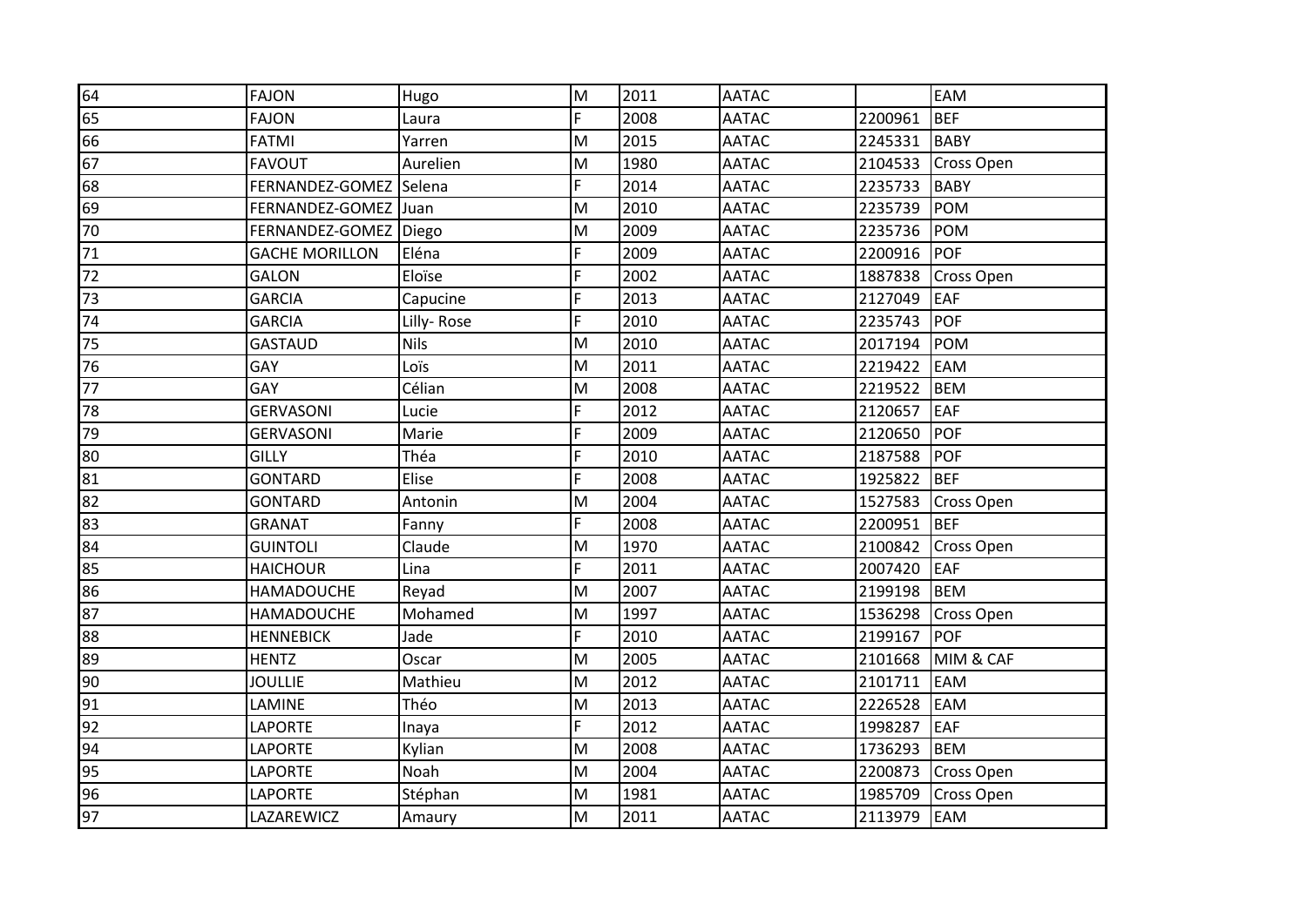| 98  | LECHEB--TEISSIER      | Julie        | F         | 2011 | <b>AATAC</b> | 2007476 EAF |                   |
|-----|-----------------------|--------------|-----------|------|--------------|-------------|-------------------|
| 99  | <b>LELIAS</b>         | Marianne     | F.        | 2013 | <b>AATAC</b> | 2202558     | EAF               |
| 100 | <b>LENOIR</b>         | Zephirin     | M         | 2008 | <b>AATAC</b> | 1925874     | <b>BEM</b>        |
| 101 | LEPINAY               | Sacha        | M         | 2012 | <b>AATAC</b> | 2151783     | EAM               |
| 102 | LEROY                 | Elise        | F         | 1992 | <b>AATAC</b> | 1382812     | <b>Cross Open</b> |
| 103 | LESAGE                | Delphine     | F         | 1979 | <b>AATAC</b> | 2201026     | Cross Open        |
| 104 | <b>MAGNE</b>          | Denis        | M         | 1972 | <b>AATAC</b> | 206109      | Cross Open        |
| 105 | <b>MAGNE FONDACCI</b> | Candice      | F         | 2008 | <b>AATAC</b> | 2134589     | <b>BEF</b>        |
| 106 | <b>MAGNE FONDACCI</b> | Flore        | F         | 2008 | <b>AATAC</b> | 2134585     | BEF               |
| 107 | <b>MARTIN</b>         | Mady         | F         | 2006 | <b>AATAC</b> | 1786562     | MIF               |
| 108 | <b>MARTIN</b>         | Anouk        | F         | 2004 | <b>AATAC</b> | 1783918     | MIM & CAF         |
| 109 | <b>MATHIS</b>         | Lucie        | F         | 2015 | <b>AATAC</b> | 2218290     | <b>BABY</b>       |
| 110 | <b>MATHIS</b>         | Julia        | F         | 2011 | <b>AATAC</b> | 2218289     | EAF               |
| 111 | <b>MATHIS</b>         | <b>Bruno</b> | M         | 1981 | <b>AATAC</b> | 2104128     | Cross Open        |
| 112 | <b>MAZOYER</b>        | Dylan        | M         | 1996 | <b>AATAC</b> | 1476937     | <b>Cross Open</b> |
| 113 | <b>MOKRANI</b>        | Chainez      | F         | 2008 | <b>AATAC</b> | 2187533     | BEF               |
| 114 | <b>MOKRANI</b>        | Kilyan       | M         | 2005 | <b>AATAC</b> | 2187578     | MIM & CAF         |
| 115 | <b>MOLLARET</b>       | Lucie        | F         | 2014 | <b>AATAC</b> | 2226439     | <b>BABY</b>       |
| 116 | <b>MONTÉ</b>          | Lorenzo      | M         | 2011 | <b>AATAC</b> | 2100742     | EAM               |
| 117 | <b>MOULLIERE</b>      | Marco        | ${\sf M}$ | 2003 | <b>AATAC</b> | 1786399     | <b>Cross Open</b> |
| 119 | <b>NEGREL</b>         | Paul         | M         | 2013 | <b>AATAC</b> | 2200906     | <b>EAM</b>        |
| 120 | <b>NEGREL</b>         | Lou          | F         | 2009 | <b>AATAC</b> | 2100788     | POF               |
| 121 | <b>NEKAA</b>          | Layina       | F         | 2014 | <b>AATAC</b> | 2200982     | <b>BABY</b>       |
| 123 | <b>NEKAA</b>          | Seyana       | F         | 2013 | <b>AATAC</b> | 2200988     | EAF               |
| 125 | <b>ORLANDINI</b>      | Christophe   | M         | 1992 | <b>AATAC</b> | 2108072     | Cross Open        |
| 126 | <b>OZIOL</b>          | Laurence     | F         | 1971 | <b>AATAC</b> | 2219665     | Cross Open        |
| 127 | <b>PAGES</b>          | Nelson       | M         | 2011 | <b>AATAC</b> | 2199114     | EAM               |
| 129 | PARANT-REKIKA         | Levana       | F.        | 2008 | <b>AATAC</b> | 2127015     | BEF               |
| 130 | <b>PASTOR</b>         | Cylia        | F.        | 2011 | <b>AATAC</b> | 2160834     | EAF               |
| 131 | PHILIPPOT             | Lohan        | M         | 2015 | <b>AATAC</b> | 2226450     | <b>BABY</b>       |
| 132 | <b>PHILIPPOT</b>      | Mathis       | M         | 2012 | <b>AATAC</b> | 2226446     | EAM               |
| 133 | <b>PORTANIER</b>      | Laurent      | M         | 1991 | <b>AATAC</b> | 2164861     | <b>Cross Open</b> |
| 134 | <b>RABHI</b>          | Maidine      | M         | 2010 | <b>AATAC</b> | 2221769     | <b>POM</b>        |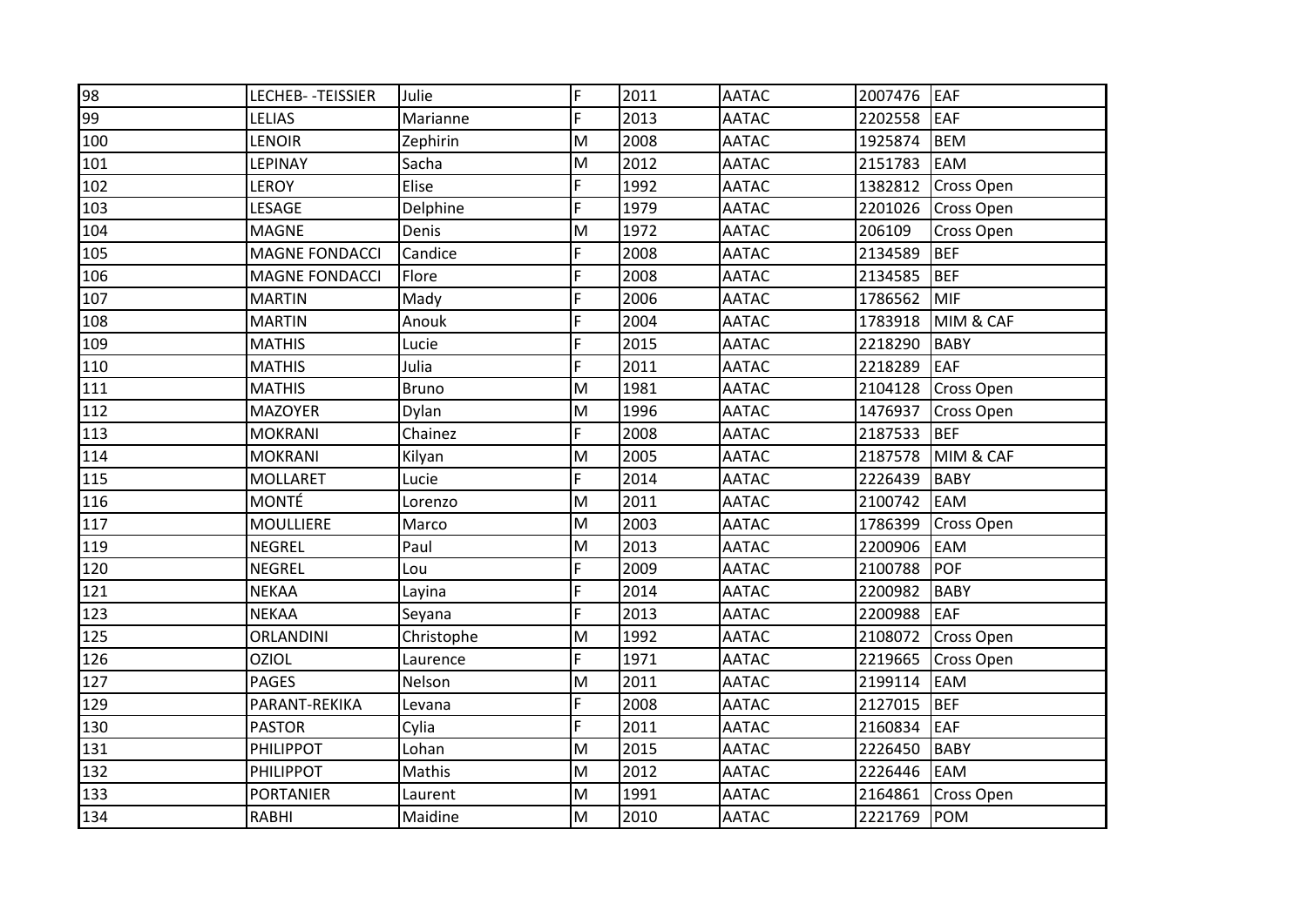| 135 | <b>RHIM</b>    | Carlie   | F              | 2011 | <b>AATAC</b> | 2127853 | EAF               |
|-----|----------------|----------|----------------|------|--------------|---------|-------------------|
| 136 | <b>RICOU</b>   | Manon    | F              | 2013 | <b>AATAC</b> | 2218259 | EAF               |
| 137 | <b>RIGA</b>    | Tessa    | F              | 2011 | <b>AATAC</b> | 2100727 | EAF               |
| 138 | <b>RIGA</b>    | Chloé    | F              | 2007 | <b>AATAC</b> | 2100731 | BEF               |
| 139 | RIGAL          | Hugo     | M              | 2011 | <b>AATAC</b> | 2127026 | EAM               |
| 140 | <b>RIVIER</b>  | Jade     | F.             | 2016 | <b>AATAC</b> | 2120315 | BABY              |
| 141 | <b>ROMIEU</b>  | Arnaud   | M              | 2008 | <b>AATAC</b> | 2219533 | <b>BEM</b>        |
| 142 | <b>ROSANIA</b> | Carla    | $\overline{F}$ | 2005 | <b>AATAC</b> | 2110207 | <b>MIF</b>        |
| 143 | <b>ROSANIA</b> | Daniel   | M              | 1975 | <b>AATAC</b> | 1534688 | <b>Cross Open</b> |
| 144 | <b>ROUVIER</b> | Lucas    | M              | 2008 | <b>AATAC</b> | 2219527 | <b>BEM</b>        |
| 145 | <b>RUIZ</b>    | Pierrick | M              | 2014 | <b>AATAC</b> | 2199126 | BABY              |
| 146 | <b>RUIZ</b>    | Pablo    | M              | 2008 | <b>AATAC</b> | 2019926 | <b>BEM</b>        |
| 147 | <b>RUIZ</b>    | Emmanuel | M              | 1980 | <b>AATAC</b> | 1652639 | <b>Cross Open</b> |
| 149 | SABRAN         | Enzo     | M              | 2006 | <b>AATAC</b> | 1853905 | MIM & CAF         |
| 150 | <b>SACHERS</b> | Carla    | F.             | 2006 | <b>AATAC</b> | 1899555 | MIF               |
| 151 | <b>SACHERS</b> | Gwladys  | F              | 1979 | <b>AATAC</b> | 2104133 | Cross Open        |
| 152 | SARI           | Esma     | F.             | 2011 | <b>AATAC</b> | 2221778 | EAF               |
| 153 | SARI           | Adem     | M              | 2009 | <b>AATAC</b> | 1804535 | POM               |
| 154 | SIMONOT        | Quentin  | M              | 2006 | <b>AATAC</b> | 1716908 | MIM & CAF         |
| 155 | SIMONOT        | Florent  | M              | 2002 | <b>AATAC</b> | 1527701 | Cross Open        |
| 156 | <b>SOULIER</b> | Malone   | M              | 2015 | <b>AATAC</b> |         | <b>BABY</b>       |
| 157 | <b>STERNON</b> | Clara    | F.             | 2009 | <b>AATAC</b> |         | <b>POF</b>        |
| 158 | <b>STERNON</b> | Sasha    | M              | 2007 | <b>AATAC</b> | 1935284 | <b>BEM</b>        |
| 159 | SUÑE           | Manu     | M              | 1976 | <b>AATAC</b> | 2094665 | <b>Cross Open</b> |
| 160 | <b>TRONC</b>   | Ugo      | M              | 2010 | <b>AATAC</b> | 2218529 | POM               |
| 161 | <b>TROUPEL</b> | Louna    | F.             | 2013 | <b>AATAC</b> | 2104122 | EAF               |
| 162 | <b>TURC</b>    | Clément  | M              | 2012 | <b>AATAC</b> | 2180385 | EAM               |
| 163 | VADANT         | Zoé      | F              | 2015 | <b>AATAC</b> | 2094536 | <b>BABY</b>       |
| 164 | VADANT         | Noa      | M              | 2011 | <b>AATAC</b> | 1957492 | EAM               |
| 165 | VADANT         | Tom      | M              | 2009 | <b>AATAC</b> | 2048062 | POM               |
| 166 | VAREILLES      | Louise   | F              | 2014 | <b>AATAC</b> | 2226513 | <b>BABY</b>       |
| 167 | <b>VERDIER</b> | Jade     | F              | 2008 | <b>AATAC</b> | 2100738 | <b>BEF</b>        |
| 168 | VERNASSAL      | Louis    | M              | 2011 | <b>AATAC</b> | 2100781 | EAM               |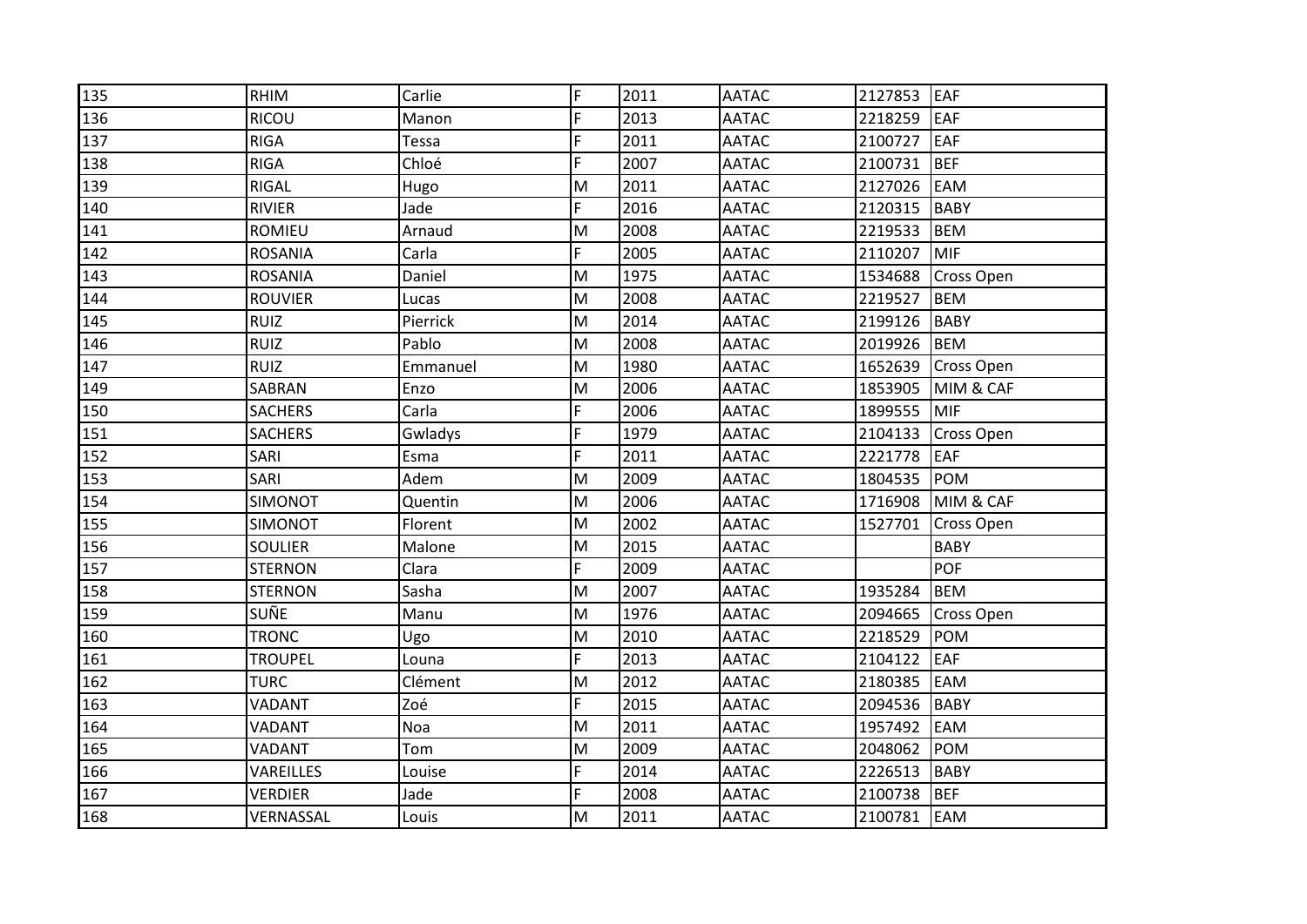| 169 | VERNET         | Lilou          | 2010 | $\sim$ $\sim$ $\sim$ $\sim$<br>ATAC<br>.AA | 1898037         | <b>IPOF</b> |
|-----|----------------|----------------|------|--------------------------------------------|-----------------|-------------|
| 170 | <b>VINCENT</b> | <b>I</b> Laura | 2008 | .<br>ATAC<br>.AA                           | 2187601<br>-187 | <b>BEF</b>  |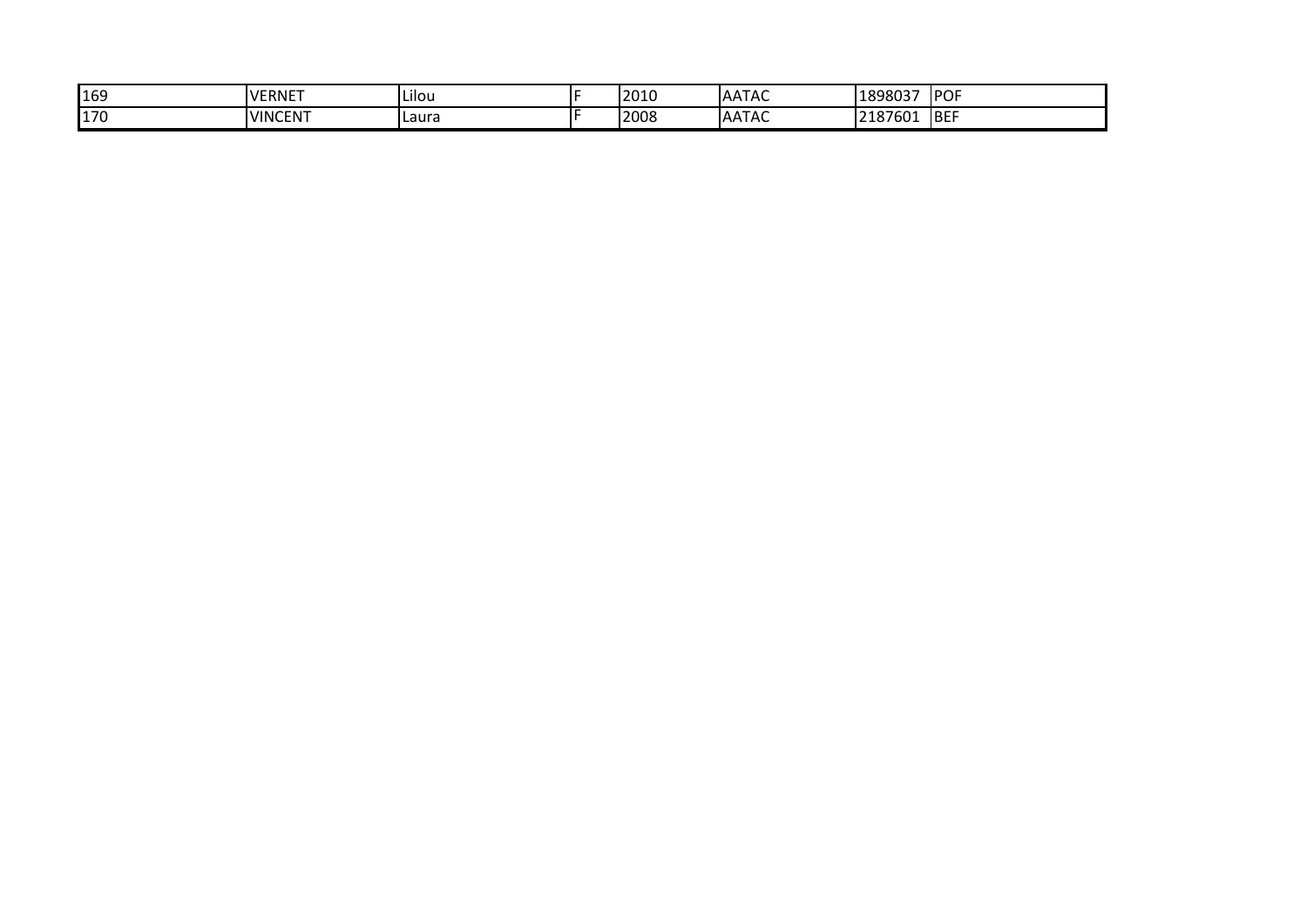#### **ACN ANDUZE**

| <b>NUMERO</b> | <b>NOM</b>        | <b>PRENOM</b> | <b>SEXE</b> | <b>NAISSANCE</b> | <b>CLUB</b>       | <b>LICENCE</b> | <b>COURSE</b>      |
|---------------|-------------------|---------------|-------------|------------------|-------------------|----------------|--------------------|
| 171           | <b>ALILI</b>      | Malik         | M           | 1969             | <b>ACN ANDUZE</b> |                | 1457410 Cross Open |
| 172           | <b>ARBOUSSET</b>  | Timeo         | M           | 2012             | <b>ACN ANDUZE</b> | 2251216 EAM    |                    |
| 173           | ARBOUSSET         | Lilou         | F           | 2006             | <b>ACN ANDUZE</b> | 2159907        | MIF                |
| 174           | ARBOUSSET         | Christophe    | M           | 1973             | <b>ACN ANDUZE</b> |                | 1222459 Cross Open |
| 175           | <b>ARNAUD</b>     | Chloé         | F           | 2009             | <b>ACN ANDUZE</b> | 2245818 POF    |                    |
| 176           | <b>ASTIER</b>     | Clarisse      | F           | 2011             | <b>ACN ANDUZE</b> | 2170571 EAF    |                    |
| 177           | ASTIER-TRYA       | Alicia        | F           | 2010             | <b>ACN ANDUZE</b> | 1851922        | <b>POF</b>         |
| 178           | <b>AUBERT</b>     | Louis         | M           | 2014             | <b>ACN ANDUZE</b> | 2221019        | BABY               |
| 179           | <b>AUBERT</b>     | Simon         | M           | 2011             | <b>ACN ANDUZE</b> | 2221026        | EAM                |
| 180           | <b>AUGET</b>      | Lilian        | M           | 2012             | <b>ACN ANDUZE</b> | 2230123        | <b>EAM</b>         |
| 181           | <b>AUSSET</b>     | Zélie         | F           | 2012             | <b>ACN ANDUZE</b> | 1985450        | EAF                |
| 182           | <b>BARLAGUET</b>  | Adéle         | F           | 2010             | <b>ACN ANDUZE</b> | 2019921        | <b>POF</b>         |
| 183           | <b>BARLAGUET</b>  | Agathe        | F           | 2008             | <b>ACN ANDUZE</b> | 2019919        | <b>BEF</b>         |
| 184           | <b>BENOIT</b>     | Celine        | F           | 2013             | <b>ACN ANDUZE</b> | 2230074        | <b>EAF</b>         |
| 185           | <b>BENOIT</b>     | Sébastien     | M           | 2010             | <b>ACN ANDUZE</b> | 1998544        | <b>POM</b>         |
| 186           | <b>BERBON</b>     | Kilian        | M           | 2013             | <b>ACN ANDUZE</b> | 2230107        | <b>EAM</b>         |
| 187           | <b>BERTHEZENE</b> | <b>Iris</b>   | F           | 2009             | <b>ACN ANDUZE</b> | 1592404        | <b>POF</b>         |
| 188           | <b>BLANCHARD</b>  | Eli           | M           | 2014             | <b>ACN ANDUZE</b> | 2230130        | <b>BABY</b>        |
| 189           | <b>BLANCHARD</b>  | Mael          | M           | 2013             | <b>ACN ANDUZE</b> | 2141655        | EAM                |
| 190           | <b>BLANCHARD</b>  | Diego         | M           | 2010             | <b>ACN ANDUZE</b> | 2220960        | <b>POM</b>         |
| 191           | <b>BONNARD</b>    | Romane        | F           | 2012             | <b>ACN ANDUZE</b> | 2240873        | <b>EAF</b>         |
| 192           | <b>BONNARD</b>    | Coline        | F           | 2010             | <b>ACN ANDUZE</b> | 2240874        | <b>POF</b>         |
| 193           | <b>BONNELY</b>    | Nell          | F           | 2009             | <b>ACN ANDUZE</b> | 2024657        | POF                |
| 194           | CARAVACA          | Adelie        | F           | 1995             | <b>ACN ANDUZE</b> | 1617711        | <b>Cross Open</b>  |
| 195           | <b>CARLINI</b>    | Melie         | F           | 2010             | <b>ACN ANDUZE</b> | 2238139        | <b>POF</b>         |
| 196           | CASTANET          | Julien        | M           | 2009             | <b>ACN ANDUZE</b> | 1993002        | <b>POM</b>         |
| 197           | <b>CHIRAT</b>     | Youën         | M           | 2015             | <b>ACN ANDUZE</b> |                | <b>BABY</b>        |
| 198           | CHIRAT            | Anaé          | F           | 2012             | <b>ACN ANDUZE</b> | 2230141        | <b>EAF</b>         |
| 199           | CHIRAT            | Titouan       | M           | 2009             | <b>ACN ANDUZE</b> | 2230136        | <b>POM</b>         |
| 200           | <b>CLOUDAS</b>    | Timéo         | M           | 2014             | <b>ACN ANDUZE</b> | 2242532        | BABY               |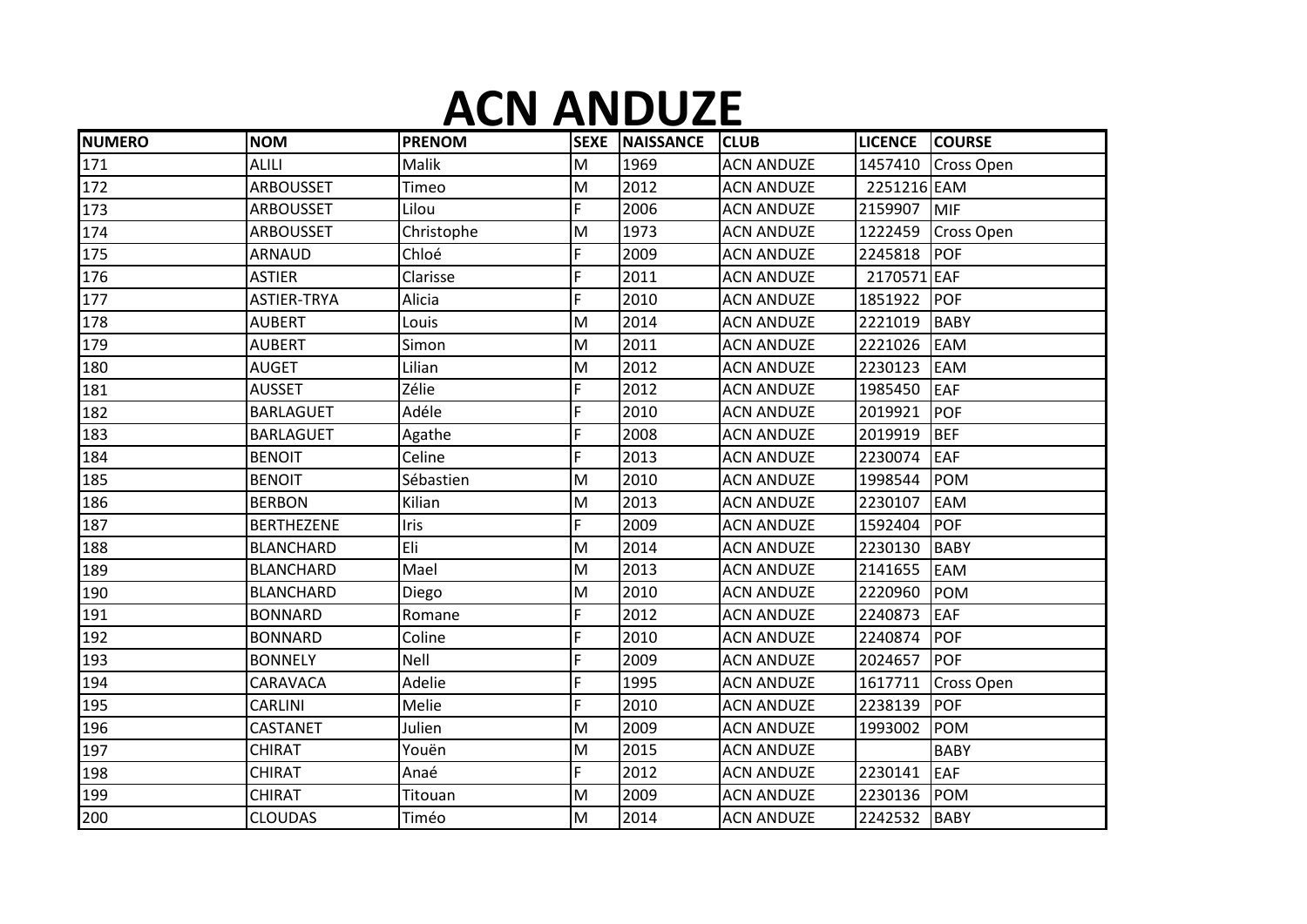| 201 | <b>CLOUX</b>            | Jean           | M                                                                                     | 1990 | <b>ACN ANDUZE</b> |             | 1073690 Cross Open |
|-----|-------------------------|----------------|---------------------------------------------------------------------------------------|------|-------------------|-------------|--------------------|
| 202 | CODEMO                  | Delphine       | $\overline{F}$                                                                        | 1983 | <b>ACN ANDUZE</b> |             | 2195730 Cross Open |
| 203 | <b>COLLONGUES</b>       | Manola         | F.                                                                                    |      | 2010 ACN ANDUZE   | 2242526 POF |                    |
| 204 | <b>COLONGUE</b>         | Manola         | $\overline{F}$                                                                        | 2010 | <b>ACN ANDUZE</b> | 2242526     | <b>POF</b>         |
| 205 | <b>COMTE</b>            | Léo            | M                                                                                     | 2010 | <b>ACN ANDUZE</b> | 2230201     | POM                |
| 206 | <b>COMTE GIRASOLE</b>   | Léandro        | M                                                                                     | 2011 | <b>ACN ANDUZE</b> | 2108731     | <b>EAM</b>         |
| 207 | <b>DELCHIBRE</b>        | Zoe            | F.                                                                                    | 2013 | <b>ACN ANDUZE</b> | 2086730     | EAF                |
| 208 | <b>DELCHIBRE</b>        | Coline         | $\overline{F}$                                                                        | 2008 | <b>ACN ANDUZE</b> | 1896285     | BEF                |
| 209 | <b>DESSEIN</b>          | Jean Sebastien | M                                                                                     | 1971 | <b>ACN ANDUZE</b> | 688207      | Cross Open         |
| 210 | DIAZ-LIEPARD            | Camille        | F.                                                                                    | 2010 | <b>ACN ANDUZE</b> | 1872169     | <b>POF</b>         |
| 211 | <b>DOS SANTOS</b>       | Noah           | M                                                                                     | 2013 | <b>ACN ANDUZE</b> | 2198085     | EAM                |
| 212 | <b>DUSSIDACOL</b>       | Noé            | M                                                                                     | 2009 | <b>ACN ANDUZE</b> | 2074099     | POM                |
| 213 | <b>EL GHARBI</b>        | Camel          | M                                                                                     | 1979 | <b>ACN ANDUZE</b> | 1736720     | <b>Cross Open</b>  |
| 214 | <b>FABRY</b>            | Sacha          | M                                                                                     | 2011 | <b>ACN ANDUZE</b> | 1882369     | EAM                |
| 215 | <b>FABRY</b>            | Gabriel        | M                                                                                     | 2007 | <b>ACN ANDUZE</b> | 1610505     | <b>BEM</b>         |
| 216 | <b>FERRIER</b>          | Enzo           | M                                                                                     | 2002 | <b>ACN ANDUZE</b> | 1259929     | Cross Open         |
| 217 | <b>GARCIA</b>           | Paloma         | F                                                                                     | 2004 | <b>ACN ANDUZE</b> | 1528221     | MIM & CAF          |
| 218 | <b>GARNIER</b>          | Nesta          | M                                                                                     | 2011 | <b>ACN ANDUZE</b> | 2220964     | <b>EAM</b>         |
| 219 | <b>GEOFFRAY</b>         | Tom            | M                                                                                     | 2010 | <b>ACN ANDUZE</b> | 1936784     | POM                |
| 220 | <b>GIARDANA</b>         | Hugo           | M                                                                                     | 2006 | <b>ACN ANDUZE</b> | 2244971     | MIM & CAF          |
| 221 | <b>GIARDINA</b>         | Sebastien      | M                                                                                     | 1984 | <b>ACN ANDUZE</b> | 2244971     | <b>Cross Open</b>  |
| 222 | <b>GINANE</b>           | Louis          | $\mathsf{M}% _{T}=\mathsf{M}_{T}\!\left( a,b\right) ,\ \mathsf{M}_{T}=\mathsf{M}_{T}$ | 2000 | <b>ACN ANDUZE</b> | 1071716     | <b>Cross Open</b>  |
| 223 | <b>GUIGNART LIEPART</b> | Amandine       | F.                                                                                    | 2005 | <b>ACN ANDUZE</b> | 1688513     | <b>MIF</b>         |
| 224 | <b>GUILLOU</b>          | Claire         | F.                                                                                    | 1970 | <b>ACN ANDUZE</b> | 1387043     | Cross Open         |
| 225 | <b>GUILLOU</b>          | Laurent        | M                                                                                     | 1970 | <b>ACN ANDUZE</b> | 1689573     | <b>Cross Open</b>  |
| 226 | <b>HERMET</b>           | Laetitia       | F.                                                                                    | 1977 | <b>ACN ANDUZE</b> | 1953660     | <b>Cross Open</b>  |
| 227 | <b>HERMET</b>           | Damien         | M                                                                                     | 1976 | <b>ACN ANDUZE</b> | 1379525     | <b>Cross Open</b>  |
| 228 | <b>HINTERSTEIN</b>      | Remi           | M                                                                                     | 1990 | <b>ACN ANDUZE</b> | 2071403     | <b>Cross Open</b>  |
| 229 | <b>IGNACZAK</b>         | Ilana          | F                                                                                     | 2014 | <b>ACN ANDUZE</b> | 2211946     | <b>BABY</b>        |
| 230 | <b>JODTS</b>            | Ambre          | F.                                                                                    | 1991 | <b>ACN ANDUZE</b> | 1569015     | <b>Cross Open</b>  |
| 231 | <b>KAREZ</b>            | Jean Marc      | M                                                                                     | 1958 | <b>ACN ANDUZE</b> | 143871      | Cross Open         |
| 232 | LAPIERRE                | Eliott         | M                                                                                     | 2013 | <b>ACN ANDUZE</b> | 2108777     | EAM                |
| 233 | LAPIERRE                | Clémence       | F.                                                                                    | 2011 | <b>ACN ANDUZE</b> | 2019913     | EAF                |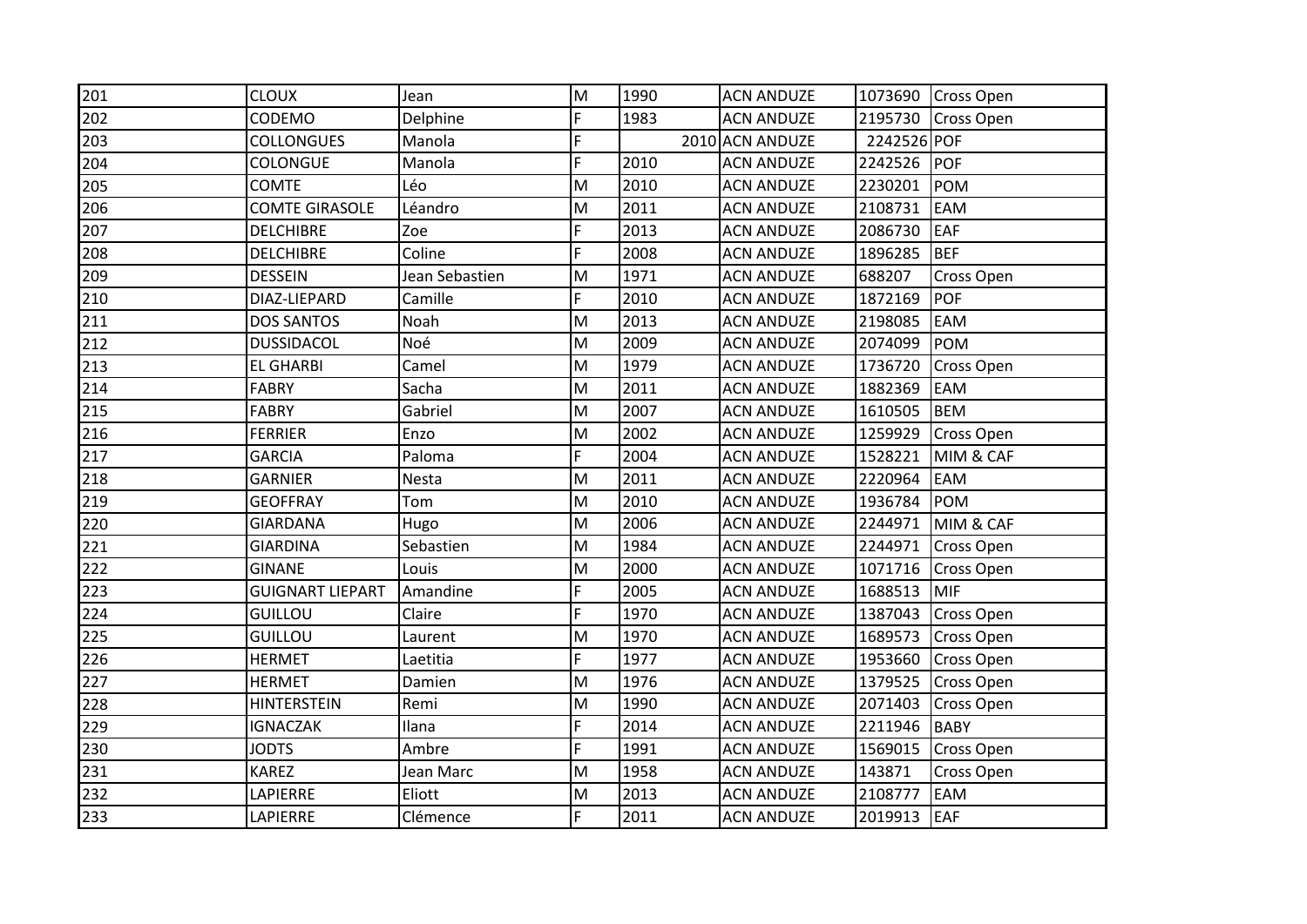| 234 | <b>LAPORTE</b> | Jean Pierre | M              | 1955 | <b>ACN ANDUZE</b> |          | 1127838 Cross Open |
|-----|----------------|-------------|----------------|------|-------------------|----------|--------------------|
| 235 | LAURET         | Patrick     | M              | 1961 | <b>ACN ANDUZE</b> | 256237   | Cross Open         |
| 236 | <b>MAERTEN</b> | Lola        | F.             | 2009 | <b>ACN ANDUZE</b> | 2245813  | <b>POF</b>         |
| 237 | <b>MALBERT</b> | Erwan       | M              | 2009 | <b>ACN ANDUZE</b> | 2185549  | POM                |
| 238 | <b>MAQUET</b>  | Ombeline    | F.             | 2010 | <b>ACN ANDUZE</b> | 2194327  | POF                |
| 239 | <b>MARCON</b>  | Serge       | M              | 1965 | <b>ACN ANDUZE</b> | 1422886  | <b>Cross Open</b>  |
| 240 | <b>MARMION</b> | Lyna        | F.             | 2010 | <b>ACN ANDUZE</b> | en cours | <b>POF</b>         |
| 241 | <b>MARTIN</b>  | Michel      | M              | 1966 | <b>ACN ANDUZE</b> | 671741   | Cross Open         |
| 242 | <b>MAURIN</b>  | Sonia       | F.             | 1988 | <b>ACN ANDUZE</b> | 1747156  | <b>Cross Open</b>  |
| 243 | <b>MAYET</b>   | Hanae       | F.             | 2008 | <b>ACN ANDUZE</b> | 1872160  | <b>BEF</b>         |
| 244 | <b>NÉGRE</b>   | Éliott      | M              | 2013 | <b>ACN ANDUZE</b> | 2211973  | <b>EAM</b>         |
| 245 | <b>PAULON</b>  | Ninon       | F              | 2011 | <b>ACN ANDUZE</b> | 2010261  | EAF                |
| 246 | <b>PAULSEN</b> | Lizzie      | F              | 2011 | <b>ACN ANDUZE</b> | 1981025  | <b>EAF</b>         |
| 247 | PELADAN        | Antoine     | M              | 2009 | <b>ACN ANDUZE</b> | 1787802  | <b>POM</b>         |
| 248 | PENARRUBIA     | Tom         | M              | 2010 | <b>ACN ANDUZE</b> | 2102066  | POM                |
| 249 | PENARRUBIA     | Maxime      | M              | 2006 | <b>ACN ANDUZE</b> | 2205900  | MIM & CAF          |
| 250 | PENARRUBIA     | Stephan     | M              | 1971 | <b>ACN ANDUZE</b> | 1103529  | Cross Open         |
| 251 | PIERREDON      | Lola        | F.             | 2010 | <b>ACN ANDUZE</b> | 2024630  | POF                |
| 252 | PIN            | Lysea       | F.             | 2010 | <b>ACN ANDUZE</b> | 1909641  | POF                |
| 254 | PIN            | Cedric      | M              | 1979 | <b>ACN ANDUZE</b> | 2173711  | Cross Open         |
| 256 | <b>POLGE</b>   | Gabin       | M              | 2013 | <b>ACN ANDUZE</b> | 2212023  | <b>EAM</b>         |
| 257 | <b>RICARD</b>  | Christophe  | M              | 1967 | <b>ACN ANDUZE</b> | 177835   | Cross Open         |
| 258 | <b>ROLAND</b>  | Noé         | M              | 2013 | <b>ACN ANDUZE</b> | 2245817  | EAM                |
| 259 | <b>ROQUES</b>  | Ferderic    | M              | 1973 | <b>ACN ANDUZE</b> | 2064540  | Cross Open         |
| 260 | <b>SANCHE</b>  | Laurent     | M              | 1969 | <b>ACN ANDUZE</b> | 122990   | Cross Open         |
| 261 | <b>SCHWEDA</b> | Mathis      | M              | 2006 | <b>ACN ANDUZE</b> | 1603029  | MIM & CAF          |
| 262 | <b>SCHWEDA</b> | Erynn       | $\overline{F}$ | 2004 | <b>ACN ANDUZE</b> | 1610503  | MIM & CAF          |
| 263 | <b>SCHWEDA</b> | Laura       | F              | 1980 | <b>ACN ANDUZE</b> | 1733970  | <b>Cross Open</b>  |
| 264 | <b>SKORA</b>   | Anne Marie  | F              | 1970 | <b>ACN ANDUZE</b> | 1448322  | Cross Open         |
| 265 | SOUCHON        | Lohan       | M              | 2012 | <b>ACN ANDUZE</b> | 2005672  | EAM                |
| 266 | SOUCHON        | Gaetan      | M              | 1982 | <b>ACN ANDUZE</b> | 2170365  | Cross Open         |
| 267 | <b>TASSY</b>   | Andy        | M              | 2014 | <b>ACN ANDUZE</b> | 2242540  | <b>BABY</b>        |
| 268 | <b>TASSY</b>   | Louka       | M              | 2011 | <b>ACN ANDUZE</b> | 2140290  | EAM                |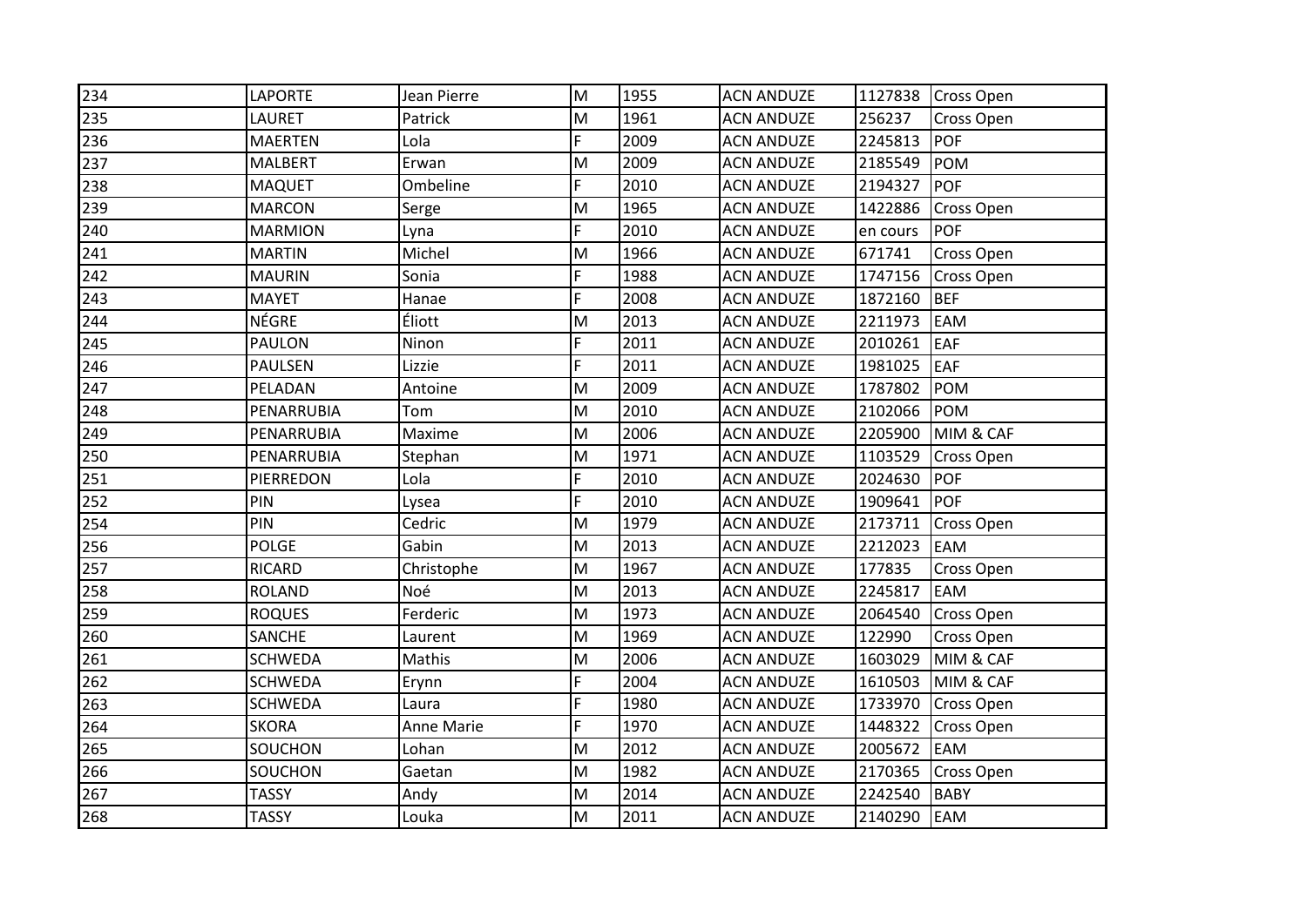| 269 | <b>THOMAS</b>    | Romain         | ΙM | 2006 | <b>ACN ANDUZE</b> | 2221096 | MIM & CAF         |
|-----|------------------|----------------|----|------|-------------------|---------|-------------------|
| 270 | <b>THOMAS</b>    | Erin           |    | 2006 | <b>ACN ANDUZE</b> | 1640765 | <b>MIF</b>        |
| 271 | <b>THOULOUZE</b> | Florentin      | ΙM | 2004 | <b>ACN ANDUZE</b> | 2084566 | <b>Cross Open</b> |
| 272 | <b>TONELLI</b>   | Caroline       |    | 2013 | <b>ACN ANDUZE</b> | 2187087 | <b>IEAF</b>       |
| 273 | <b>TONELLI</b>   | Pascal         | ΙM | 1968 | <b>ACN ANDUZE</b> | 1337531 | <b>Cross Open</b> |
| 274 | VANCRAEYENEST    | <b>I</b> Ronan | ΙM | 2011 | <b>ACN ANDUZE</b> | 2221004 | <b>IEAM</b>       |
| 275 | VANCRAEYENEST    | Raphaël        | ΙM | 2009 | <b>ACN ANDUZE</b> | 2220999 | <b>POM</b>        |
| 276 | <b>VIELJUS</b>   | Ysalie         |    | 2012 | <b>ACN ANDUZE</b> | 2045464 | <b>EAF</b>        |
| 277 | <b>VIELJUS</b>   | Aelys          |    | 2010 | <b>ACN ANDUZE</b> | 1909690 | <b>IPOF</b>       |
| 278 | <b>VIELJUS</b>   | Cylian         | ΙM | 2007 | <b>ACN ANDUZE</b> | 1722405 | <b>BEM</b>        |
| 279 | <b>WOZNIAK</b>   | Emy            | ΙM | 2013 | <b>ACN ANDUZE</b> | 2187096 | <b>EAM</b>        |
| 280 | ZARAGOZA         | <b>Ines</b>    |    | 2014 | <b>ACN ANDUZE</b> | 2220908 | <b>BABY</b>       |
| 281 | <b>ZARAGOZA</b>  | Esteban        | ΙM | 2010 | <b>ACN ANDUZE</b> | 2220914 | <b>POM</b>        |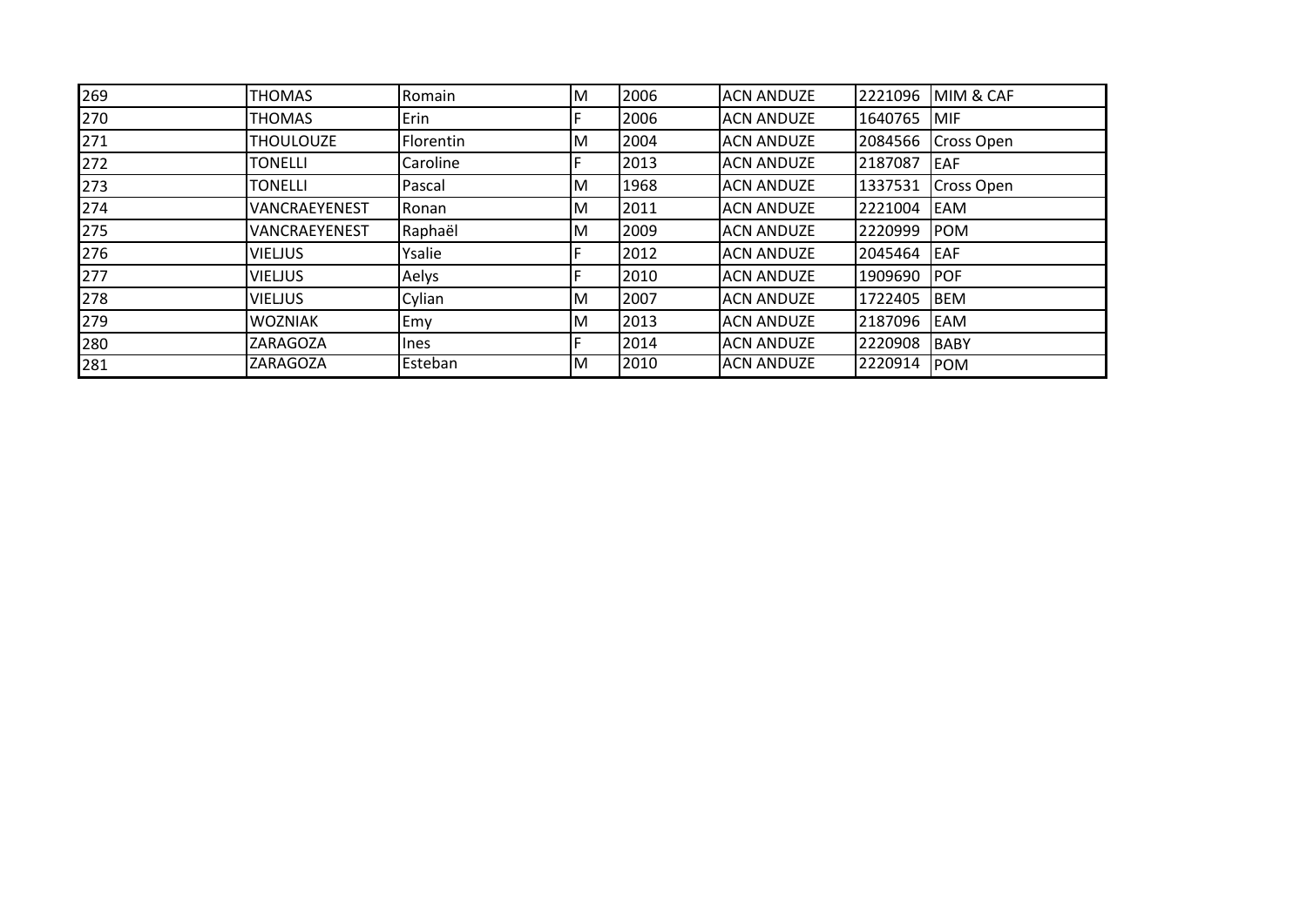#### **AN30**

| <b>NUMERO</b> | <b>NOM</b>                     | <b>PRENOM</b>        |                                                                                       | SEXE   NAISSANCE | <b>CLUB</b> | <b>LICENCE</b> | <b>COURSE</b>      |
|---------------|--------------------------------|----------------------|---------------------------------------------------------------------------------------|------------------|-------------|----------------|--------------------|
| 282           | AZEMARD                        | Jeanne               | F                                                                                     | 2013             | AN30        | 2200651        | EAF                |
| 283           | <b>AOULAD EL KHATABI Sofia</b> |                      | F.                                                                                    | 2006             | AN30        | 2095582        | <b>MIF</b>         |
| 284           | <b>AUSIAS</b>                  | Camille              | F.                                                                                    | 2005             | AN30        | 1995894        | <b>MIF</b>         |
| 285           | <b>AZEMARD</b>                 | Vincent              | M                                                                                     | 1978             | AN30        | 656807         | Cross Open         |
| 286           | <b>BELADEL</b>                 | Amina                | F                                                                                     | 2011             | AN30        | 2226102        | <b>EAF</b>         |
| 287           | <b>BENNEJEAN</b>               | Mael                 | M                                                                                     | 2005             | AN30        | 2213678        | MIM & CAF          |
| 288           | <b>BERTHOD</b>                 | <b>Benoit</b>        | M                                                                                     | 1977             | AN30        | 1031864        | <b>Cross Open</b>  |
| 289           | <b>BOUSLIME</b>                | Sofiane              | M                                                                                     | 2011             | AN30        | 2213730        | EAM                |
| 290           | <b>BOUSLIME</b>                | Ilyas                | M                                                                                     | 2010             | AN30        | 2213721        | <b>POM</b>         |
| 291           | <b>CHENEVIER</b>               | Jeanne               | F                                                                                     | 2008             | AN30        | 1868638        | <b>BEF</b>         |
| 292           | COLONNA                        | Xavier               | M                                                                                     | 1984             | AN30        | 1923703        | Cross Open         |
| 293           | <b>DOURIEU</b>                 | Charlotte            | F                                                                                     | 2002             | AN30        | 1193417        | <b>Cross Open</b>  |
| 294           | <b>ELMIRI</b>                  | Iman                 | F.                                                                                    | 2010             | AN30        | 2068827        | <b>POF</b>         |
| 295           | <b>ELMIRI</b>                  | Laila                | F.                                                                                    | 2008             | AN30        | 2015157        | <b>BEF</b>         |
| 296           | <b>FIFRE</b>                   | Alexia               | F                                                                                     | 2005             | AN30        | 2232471        | <b>MIF</b>         |
| 297           | <b>GONZALEZ</b>                | Alix                 | M                                                                                     | 2004             | AN30        | 1365947        | <b>Cross Open</b>  |
| 298           | <b>GUIRAUD GALANT</b>          | Sacha                | M                                                                                     | 2007             | AN30        | 2086998        | <b>BEM</b>         |
| 299           | <b>ICHOU</b>                   | Noam                 | $\mathsf{M}% _{T}=\mathsf{M}_{T}\!\left( a,b\right) ,\ \mathsf{M}_{T}=\mathsf{M}_{T}$ | 2009             | AN30        | 1790405        | <b>POM</b>         |
| 300           | LECORNET                       | Maelys               | F                                                                                     | 2009             | AN30        | 2194677        | POF                |
| 301           | <b>LHOSTE</b>                  | Matheo               | M                                                                                     | 2003             | AN30        | 2007315        | <b>Cross Open</b>  |
| 302           | <b>MAKIEWICZ</b>               | Johan                | M                                                                                     | 2000             | AN30        | 1318805        | <b>Cross Open</b>  |
| 303           | <b>MENARD</b>                  | Faustine             | F.                                                                                    | 2009             | AN30        | 2194926        | <b>POF</b>         |
| 304           | MOHAMED                        | Sofiane              | M                                                                                     | 2007             | AN30        | 2194913        | <b>BEM</b>         |
| 305           | MOHAMED                        | Teddy                | M                                                                                     | 2004             | AN30        | 1981229        | <b>Cross Open</b>  |
| 306           | <b>MUTAUD</b>                  | Lea                  | F.                                                                                    | 2009             | AN30        | 1672021        | <b>POF</b>         |
| 307           | <b>OUAAMAR</b>                 | Hamza                | M                                                                                     | 2013             | AN30        | 2222842        | EAM                |
| 308           | <b>OUAAMAR</b>                 | <b>Mohamed Amine</b> | M                                                                                     | 2010             | AN30        | 2222832        | <b>POM</b>         |
| 309           | <b>OUHDIF</b>                  | Taha                 | M                                                                                     | 2009             | AN30        | 2067999        | <b>POM</b>         |
| 310           | OUKA                           | Iliasse              | M                                                                                     | 2008             | AN30        | 1686866        | <b>BEM</b>         |
| 311           | <b>POTTERAT</b>                | Arthur               | M                                                                                     | 2004             | AN30        |                | 2045530 Cross Open |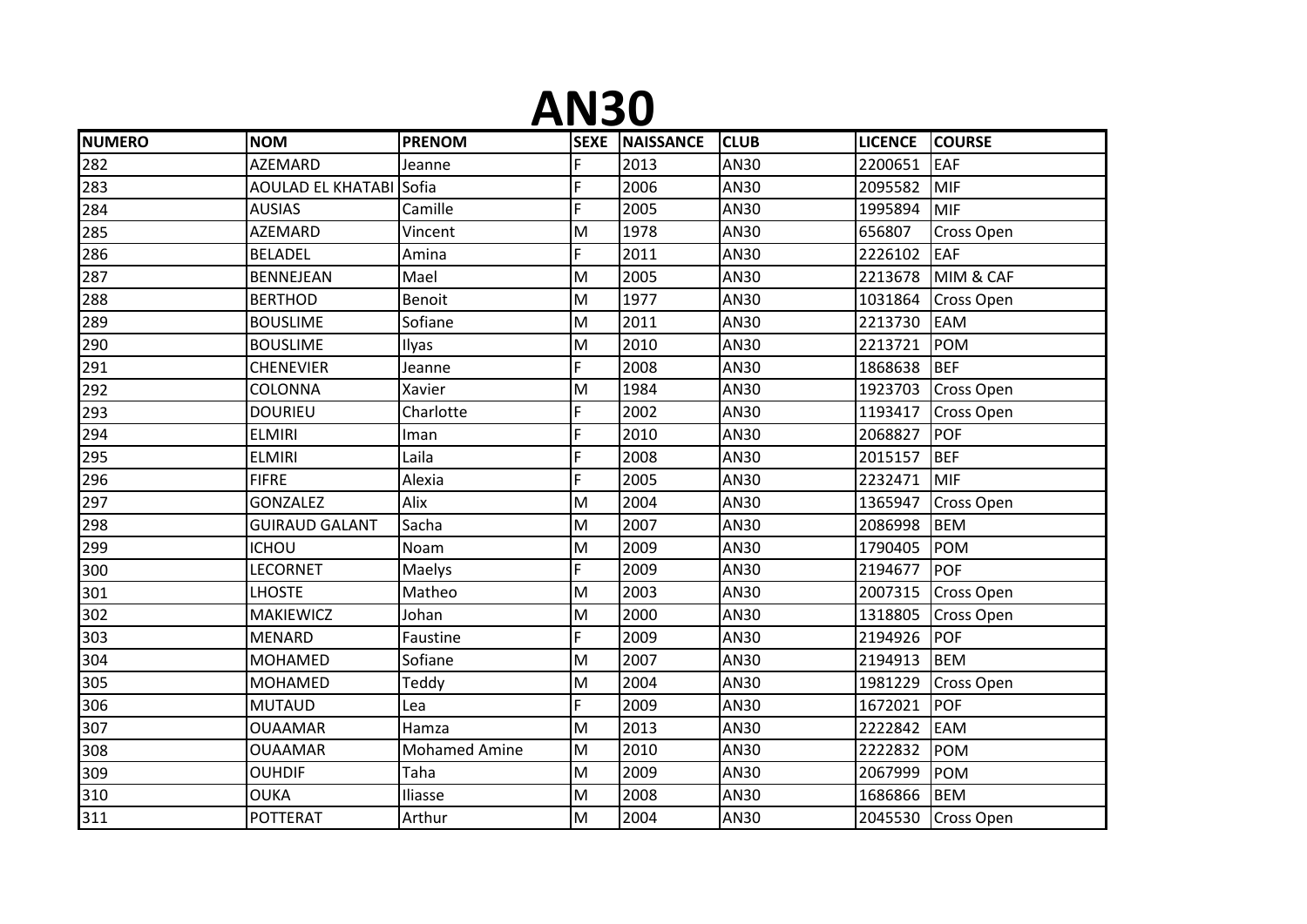| 1745398<br><b>AN30</b><br>∍∩∩נ<br><b>VIDAL</b><br>312<br><b>MIF</b><br><b>I</b> Garance<br>ゖゔゔゔ゙<br>ZUU. |
|----------------------------------------------------------------------------------------------------------|
|----------------------------------------------------------------------------------------------------------|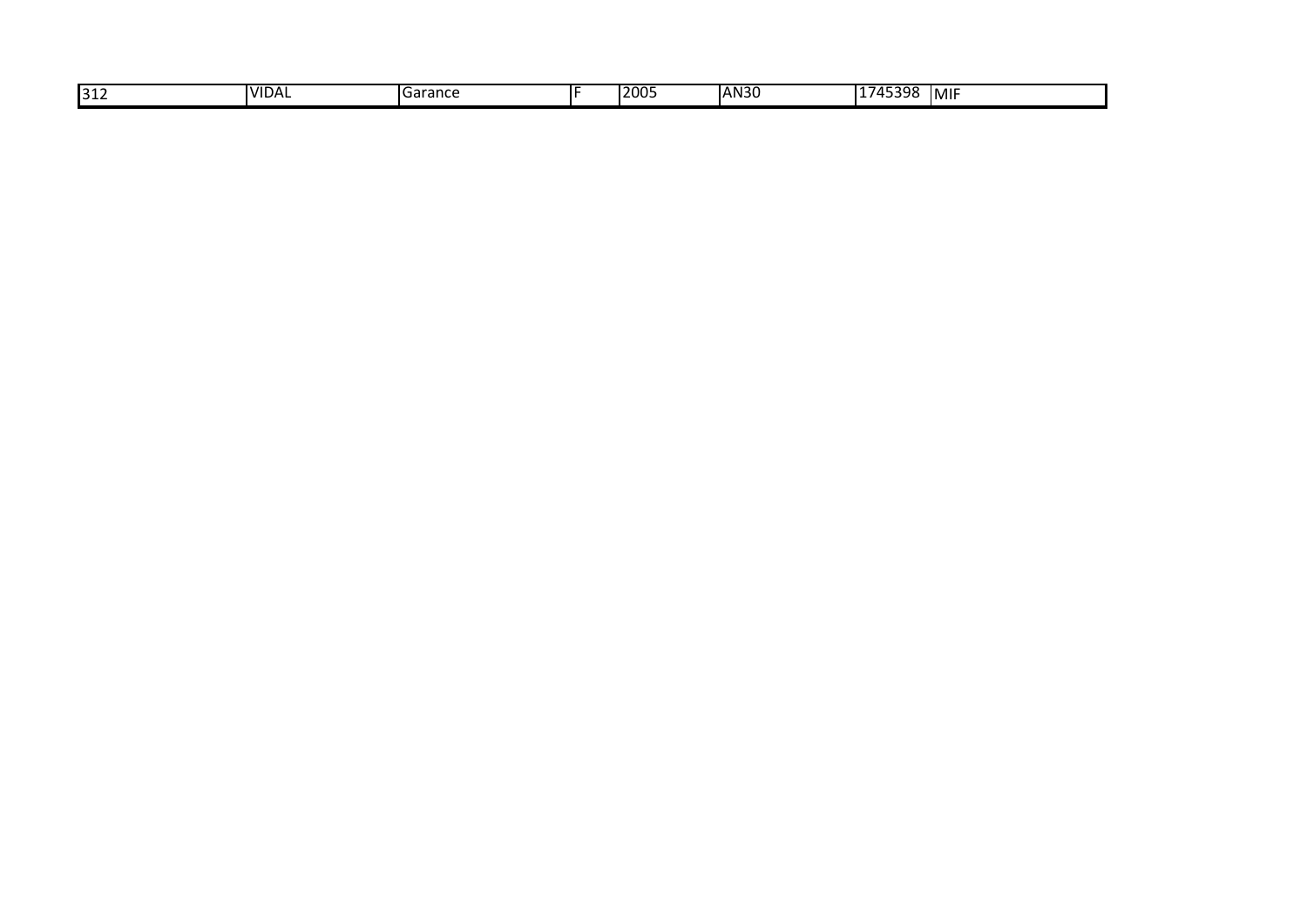#### **AN30**

| <b>NUMERO</b> | <b>NOM</b>       | <b>PRENOM</b>   | <b>SEXE</b> | <b>NAISSANCE</b> | <b>CLUB</b> | <b>LICENCE</b> | <b>COURSE</b>     |
|---------------|------------------|-----------------|-------------|------------------|-------------|----------------|-------------------|
| 313           | ABIDA            | <b>Nissrine</b> | F           | 2010             | <b>BMA</b>  | 1907896        | <b>POF</b>        |
| 314           | ABIDA            | Chaïmaa         | F           | 2007             | <b>BMA</b>  | 1907888        | <b>BEF</b>        |
| 315           | ABIDA            | Hossam          | M           | 2006             | <b>BMA</b>  | 1518194        | MIM & CAF         |
| 316           | ABIDA            | Iliase          | M           | 2003             | <b>BMA</b>  | 1447763        | <b>Cross Open</b> |
| 317           | <b>BEDEL</b>     | Louis           | M           | 2004             | <b>BMA</b>  | 1387846        | Cross Open        |
| 318           | <b>BENSELLAM</b> | Chaïma          | F           | 2005             | <b>BMA</b>  | 2161740        | MIF               |
| 319           | <b>BONOMO</b>    | Kenzo           | M           | 2005             | <b>BMA</b>  | 2111711        | MIM & CAF         |
| 320           | <b>BONOMO</b>    | Jerome          | M           | 1981             | <b>BMA</b>  | 1993516        | Cross Open        |
| 321           | <b>CUPISSOL</b>  | Tina            | F           | 2010             | <b>BMA</b>  | 2111628        | <b>POF</b>        |
| 322           | <b>MAGNIN</b>    | Olivia          | F           | 2010             | <b>BMA</b>  | 2111947        | <b>POF</b>        |
| 323           | <b>MAGNIN</b>    | Victoria        | F.          | 2012             | <b>BMA</b>  | 2111961        | EAF               |
| 324           | <b>MEDJOUEL</b>  | Marwan          | M           | 2006             | <b>BMA</b>  | 1611715        | MIM & CAF         |
| 325           | <b>MICHAEL</b>   | Nicolas         | M           | 2006             | <b>BMA</b>  | 1512973        | MIM & CAF         |
| 326           | <b>MICHAEL</b>   | Girmay          | M           | 1962             | <b>BMA</b>  | 1533770        | <b>Cross Open</b> |
| 327           | <b>SIDOUX</b>    | Kalysta         | F.          | 2002             | <b>BMA</b>  | 1783827        | <b>Cross Open</b> |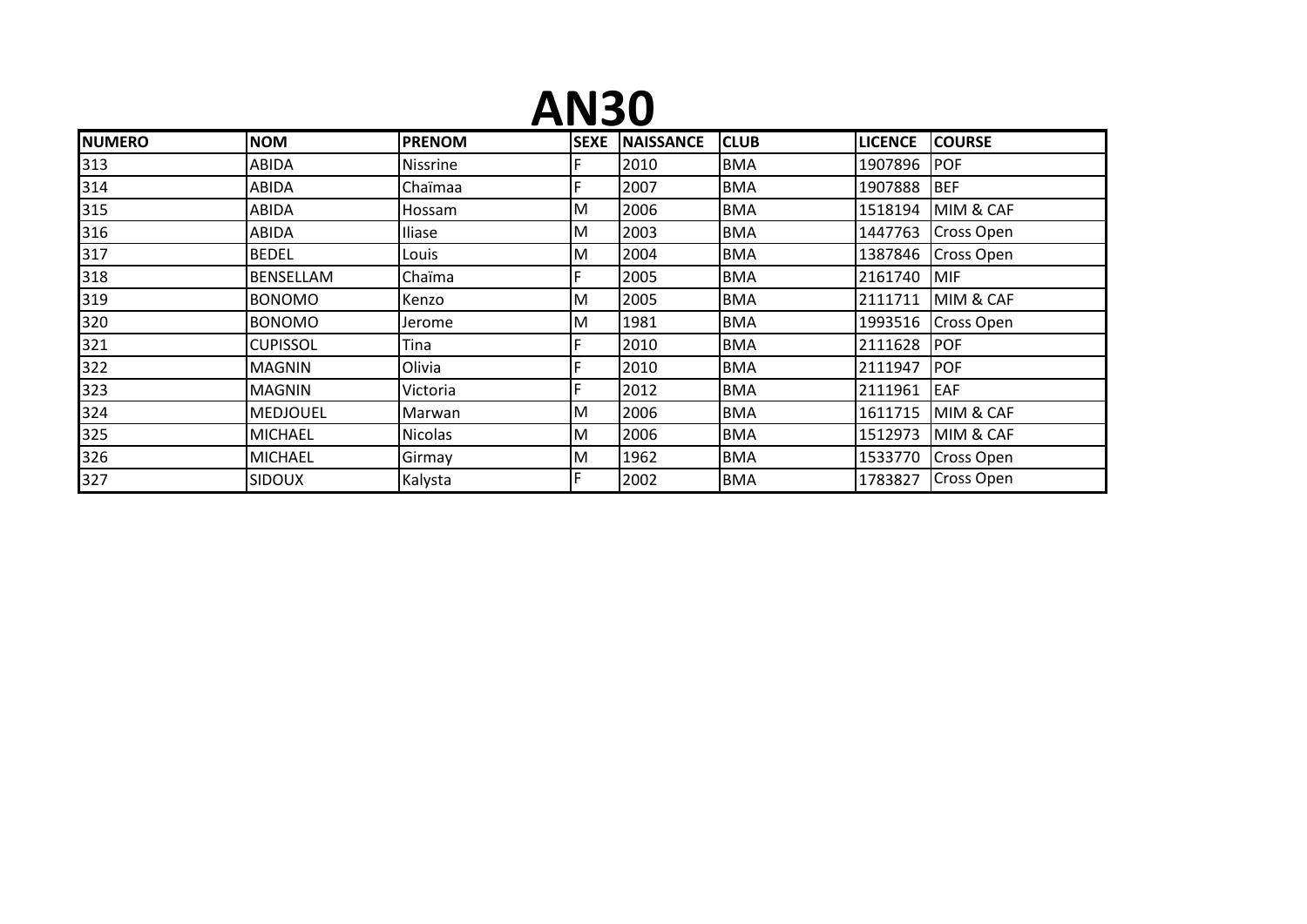## **IAW ATHLETISME**

| <b>NUMERO</b> | <b>NOM</b>     | <b>IPRENOM</b> | <b>SEXE</b> | <b>INAISSANCE</b> | <b>CLUB</b>            | <b>LICENCE</b> | <b>ICOURSE</b>       |
|---------------|----------------|----------------|-------------|-------------------|------------------------|----------------|----------------------|
| 328           | <b>BEZEL</b>   | Fabien         | ΙM          | 1971              | IAW Athlétisme         |                | Cross Open           |
| 329           | <b>BINDE</b>   | Léo            | ΙM          | 2011              | <b>IIAW Athlétisme</b> |                | <b>EAM</b>           |
| 330           | <b>BINDE</b>   | Noah           | ΙM          | 2008              | IAW Athlétisme         |                | <b>BEM</b>           |
| 331           | <b>DAUCE</b>   | Mattéo         | IM          | 2004              | <b>IIAW Athlétisme</b> |                | <b>Cross Open</b>    |
| 332           | <b>INNOKWU</b> | Annabel        |             | 2008              | IAW Athlétisme         |                | <b>BEF</b>           |
| 333           | <b>PICH</b>    | <b>I</b> vane  | IΜ          | 2013              | <b>IIAW Athlétisme</b> |                | <b>EAM</b>           |
| 334           | <b>ROULLE</b>  | Bénédict       | ΙM          | 2006              | IAW Athlétisme         |                | <b>MIM &amp; CAF</b> |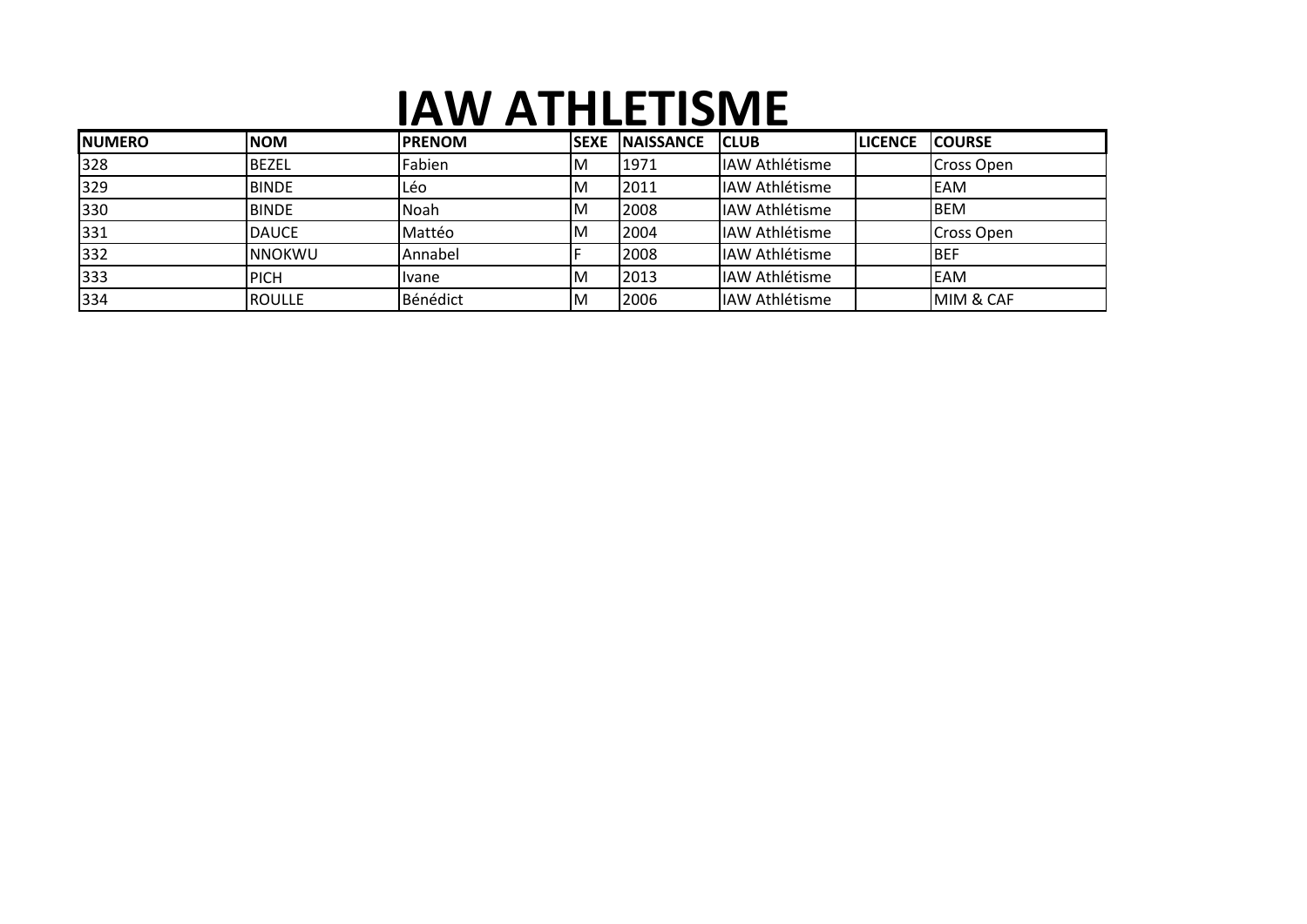## **UZAC**

| <b>INUMERO</b> | <b>NOM</b>      | <b>PRENOM</b>  | <b>SEXE</b> | <b>NAISSANCE</b> | <b>CLUB</b> | <b>LICENCE</b> | <b>COURSE</b>      |
|----------------|-----------------|----------------|-------------|------------------|-------------|----------------|--------------------|
| 335            | <b>BARRERA</b>  | Jordi          | ΙM          | 2008             | <b>UZAC</b> | 1792008        | <b>BEM</b>         |
| 336            | <b>BECHARD</b>  | Antonin        | ΙM          | 2007             | <b>UZAC</b> | 1688863        | <b>IBEM</b>        |
| 337            | <b>BIOTTEAU</b> | Mathias        | ΙM          | 2007             | <b>UZAC</b> | 2010820        | <b>IBEM</b>        |
| 338            | CHARMASSON      | Clara          |             | 2007             | <b>UZAC</b> | 1774048 BEF    |                    |
| 339            | <b>DORIVAL</b>  | Charly         | ΙM          | 2008             | <b>UZAC</b> | 2206216 BEM    |                    |
| 340            | <b>DUTTER</b>   | Maxime         | ΙM          | 2005             | <b>UZAC</b> |                | 1804796 MIM & CAF  |
| 341            | <b>GIBOULET</b> | Amelie         |             | 2007             | <b>UZAC</b> | 1792035 BEF    |                    |
| 342            | <b>GRITTI</b>   | Louka          | ΙM          | 2004             | <b>UZAC</b> |                | 2023129 Cross Open |
| 343            | LAFARE          | Mathieu        | ΙM          | 2004             | <b>UZAC</b> | 1490812        | Cross Open         |
| 344            | <b>PARADIS</b>  | Timothe        | ΙM          | 2005             | <b>UZAC</b> |                | 2001844 MIM & CAF  |
| 345            | <b>RENAUD</b>   | Nathan         | ΙM          | 2006             | <b>UZAC</b> |                | 2211361 MIM & CAF  |
| 347            | SONIGO          | <b>Florent</b> | ΙM          | 2005             | <b>UZAC</b> |                | 2220498 MIM & CAF  |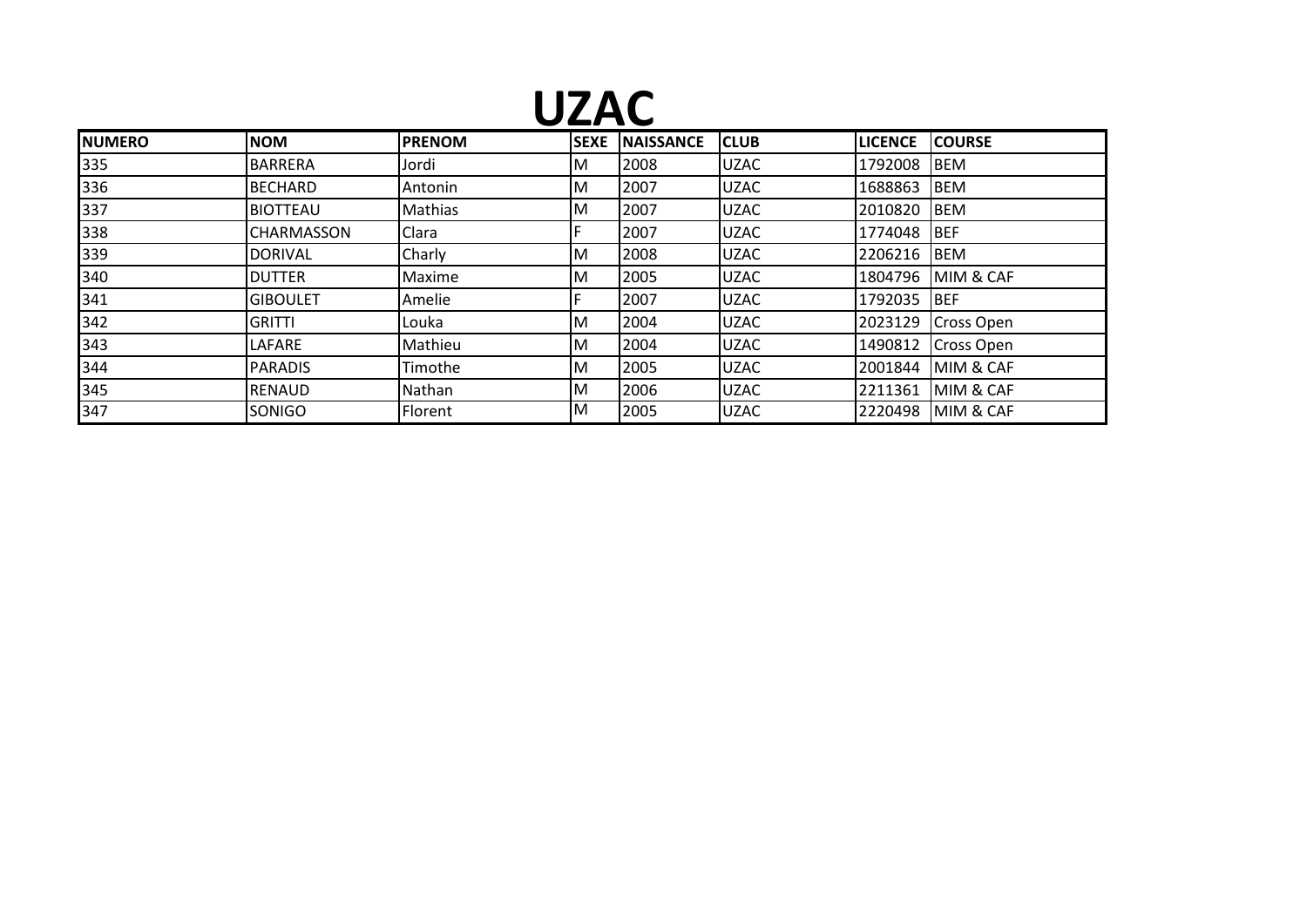# **AC2A. ASSPV.RTN30.PEZENAS.ENA….**

| <b>NUMERO</b> | <b>NOM</b>       | <b>PRENOM</b>  |                                                                                       | <b>SEXE NAISSANCE</b> | <b>CLUB</b>         | <b>LICENCE</b> | <b>COURSE</b>     |
|---------------|------------------|----------------|---------------------------------------------------------------------------------------|-----------------------|---------------------|----------------|-------------------|
| 348           | <b>ALATERRE</b>  | Arnaud         | M                                                                                     | 1973                  | PUJAZON             |                | Cross Open        |
| 349           | <b>APICELLA</b>  | Sylvain        | M                                                                                     | 1977                  | PUJAZON             |                | Cross Open        |
| 350           | <b>BEDEL</b>     | Candice        | F                                                                                     | 2010                  | PUJAZON             |                | <b>POF</b>        |
| 351           | <b>BENOIT</b>    | Fabien         | M                                                                                     | 1983                  | <b>SCAC</b>         | 1814691        | Cross Open        |
| 352           | <b>BERGOGNE</b>  | Clement        | M                                                                                     | 2008                  | PUJAZON             |                | <b>BEM</b>        |
| 353           | <b>BOURDERON</b> | Yanis          | M                                                                                     | 2005                  | <b>ASSP VERGEZE</b> | 1502976        | MIM & CAF         |
| 354           | <b>CICERO</b>    | Enzo           | M                                                                                     | 2007                  | AC <sub>2</sub> A   | 2245867        | <b>BEM</b>        |
| 355           | CORDOU           | Elodie         | F                                                                                     | 1980                  | PUJAZON             |                | Cross Open        |
| 356           | <b>COUSIN</b>    | Cédric         | M                                                                                     | 1979                  | Ceven Raid          |                | Cross Open        |
| 357           | <b>DE ABREU</b>  | Isabel         | $\overline{F}$                                                                        | 1969                  | PUJAZON             |                | Cross Open        |
| 358           | <b>DOUAOUIA</b>  | <b>Brianne</b> | F.                                                                                    | 2008                  | <b>ASSP VERGEZE</b> | 1783234        | <b>BEF</b>        |
| 359           | <b>FRANCE</b>    | Vivien         | M                                                                                     | 1990                  | <b>RTN30</b>        | 569910         | Cross Open        |
| 360           | <b>GARBOUGE</b>  | <b>Basile</b>  | M                                                                                     | 2011                  | PUJAZON             |                | EAM               |
| 361           | <b>GARBOUGE</b>  | Paul           | M                                                                                     | 2014                  | PUJAZON             |                | <b>BABY</b>       |
| 362           | <b>GARBOUGE</b>  | Frédéric       | M                                                                                     | 1980                  | <b>ENA</b>          | 2198657        | Cross Open        |
| 363           | GAY              | Cathleen       | F.                                                                                    | 1982                  | PUJAZON             |                | Cross Open        |
| 364           | <b>GONTARD</b>   | François       | M                                                                                     | 1969                  | PUJAZON             |                | Cross Open        |
| 365           | <b>GRANEL</b>    | Sebastien      | M                                                                                     | 1977                  | Vo2 triathlon       |                | Cross Open        |
| 366           | <b>GUENNOUN</b>  | Omar           | M                                                                                     | 1981                  | <b>ENA</b>          | 552604         | Cross Open        |
| 367           | <b>HASSAN</b>    | Lahssini       | M                                                                                     | 1975                  | Athlé Pézenas 34 /  | 238498         | Cross Open        |
| 368           | <b>HERLEM</b>    | Lohan          | $\mathsf{M}% _{T}=\mathsf{M}_{T}\!\left( a,b\right) ,\ \mathsf{M}_{T}=\mathsf{M}_{T}$ | 2008                  | PUJAZON             |                | <b>BEM</b>        |
| 369           | <b>HERLEM</b>    | Melwan         | M                                                                                     | 2005                  | PUJAZON             |                | MIM & CAF         |
| 370           | <b>MASSON</b>    | Melvyn         | M                                                                                     |                       | 2008 PUJAZON        |                | <b>BEM</b>        |
| 371           | <b>POURCHER</b>  | Perrine        | F.                                                                                    | 1998                  | AC <sub>2</sub> A   | 2082810        | <b>Cross Open</b> |
| 372           | <b>PRICE</b>     | Evan           | M                                                                                     |                       | 2005 PUJAZON        |                | MIM & CAF         |
| 373           | <b>RAUHUT</b>    | Samuel         | M                                                                                     | 1986                  | <b>ERA Antibes</b>  | 492270         | Cross Open        |
| 374           | <b>RENAUD</b>    | Julien         | M                                                                                     | 1969                  | PUJAZON             |                | Cross Open        |
| 375           | <b>RIQUET</b>    | Aude           | F                                                                                     |                       | 1983 PUJAZON        |                | Cross Open        |
| 376           | <b>RIVIER</b>    | Loïc           | M                                                                                     | 1984                  | Team NPQ            |                | Cross Open        |
| 377           | <b>SACHERS</b>   | Leo            | M                                                                                     | 2004                  | Rugby club cevenol  |                | Cross Open        |